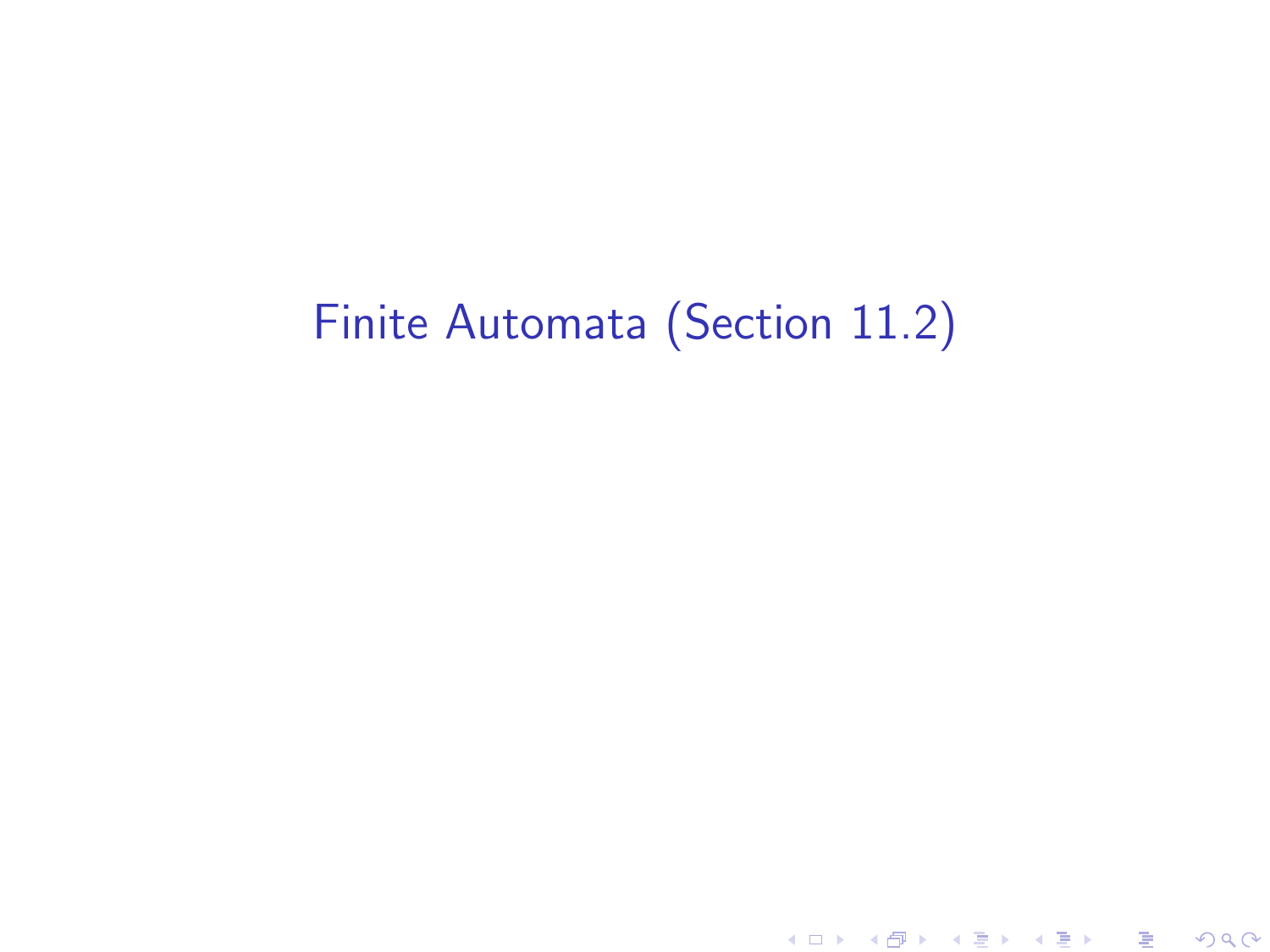

• Can a machine (i.e., algorithm) recognize a regular language?

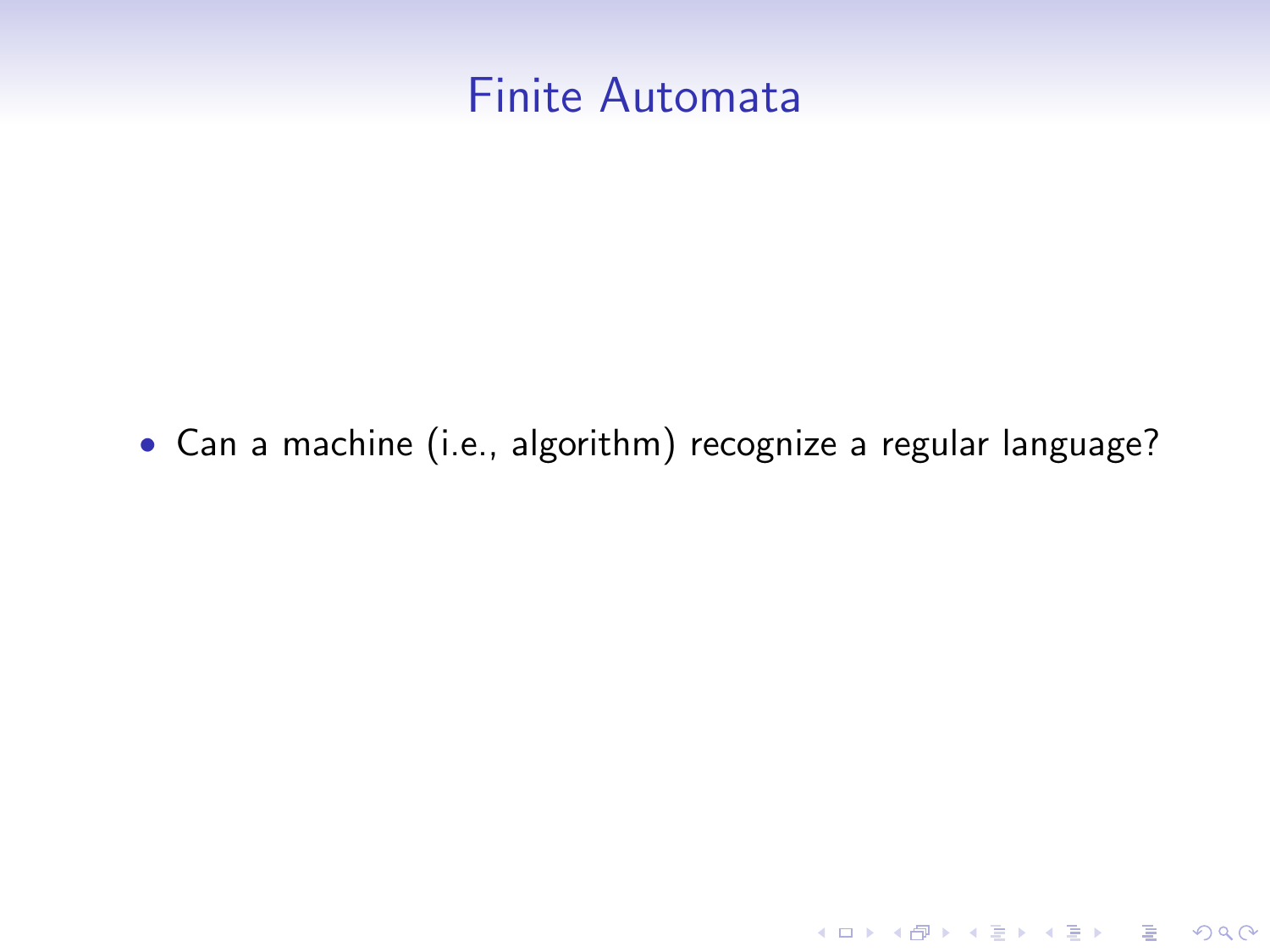

• Can a machine (i.e., algorithm) recognize a regular language? • Yes!

K ロ K K (P) K (E) K (E) X (E) X (P) K (P)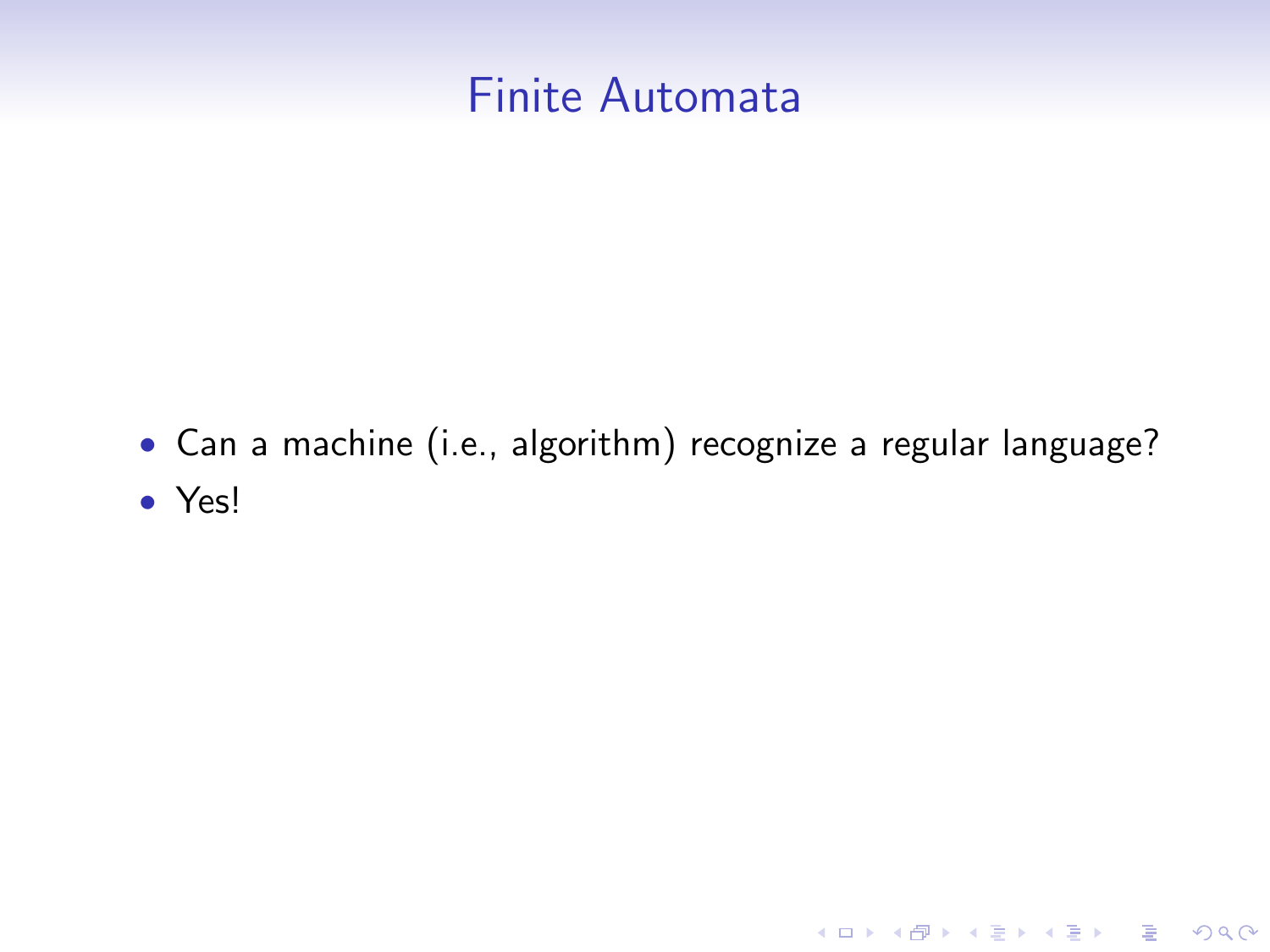## Deterministic Finite Automata

- A deterministic finite automaton (DFA) over an alphabet A is a finite digraph (where vertices or nodes are called states) for which each state emits one labeled edge for each letter of A. One state is designated as the start state and a set of states may be final states.
- Example: where final states are indicated by double circles

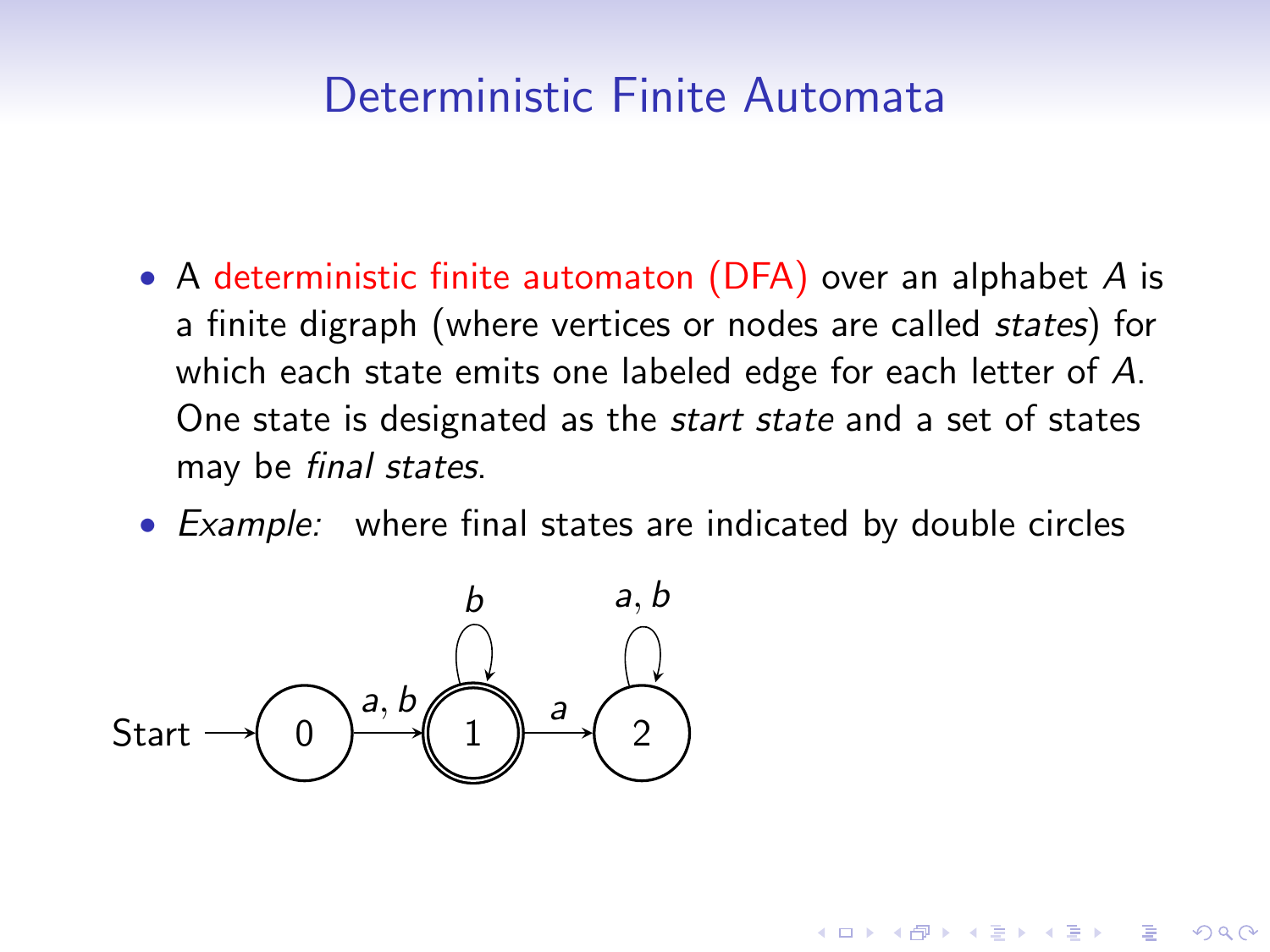# Execution of a DFA

- The execution of a DFA for input string  $w \in A^*$  begins at the start state and follows a path whose edges concatenate to w. The DFA accepts w if the path ends in a final state. Otherwise the DFA rejects w. The language of the DFA is the set of accepted strings.
- Example: The previous DFA accepts the strings
- a, b, ab, bb, abb, bbb,  $\dots$ , ab<sup>n</sup>, bb<sup>n</sup>,  $\dots$
- So the language of the DFA is given by the regular expression  $(a + b)b^*$ .

**KORKAR KERKER EL VOLO**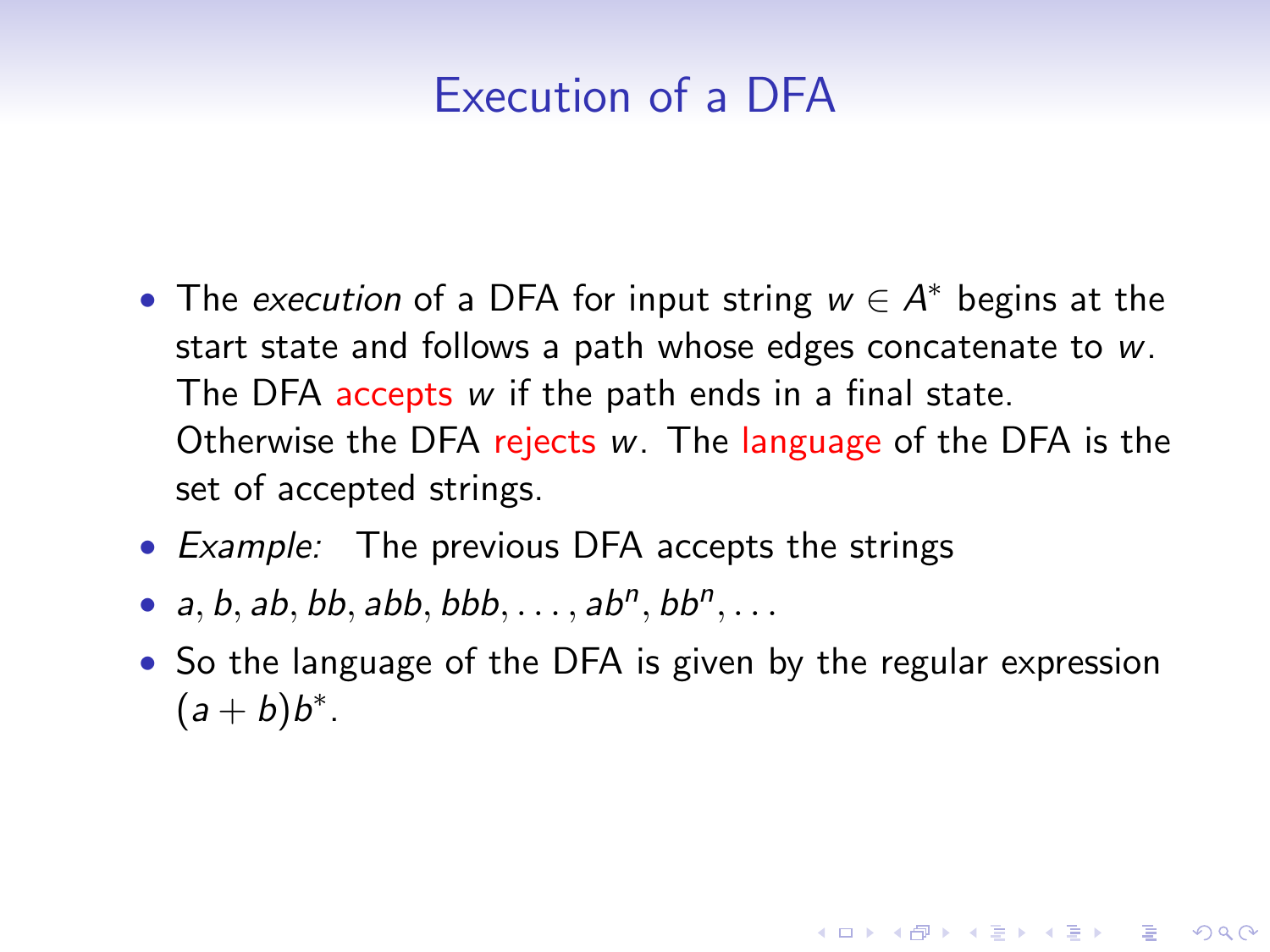## Regular Languages

• Theorem (Kleene): The class of regular languages is exactly the same as the class of languages accepted by DFAs.

**KORKA SERKER ORA** 

• Find a DFA for each of the following languages over the alphabet  $\{a, b\}$ 

• ∅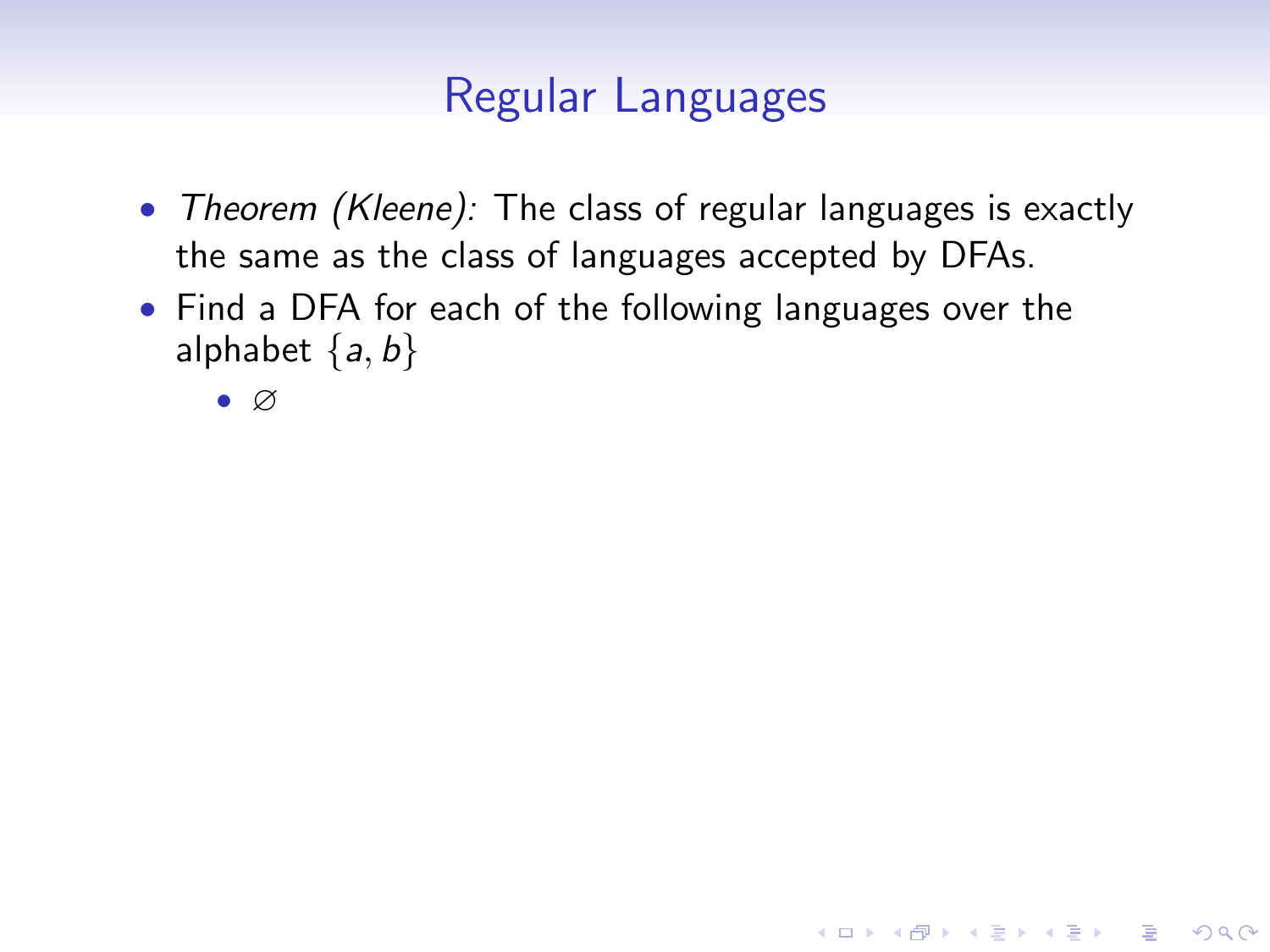## Regular Languages

• Theorem (Kleene): The class of regular languages is exactly the same as the class of languages accepted by DFAs.

**KORK STRAIN A BAR SHOP** 

- Find a DFA for each of the following languages over the alphabet  $\{a, b\}$ 
	- ∅

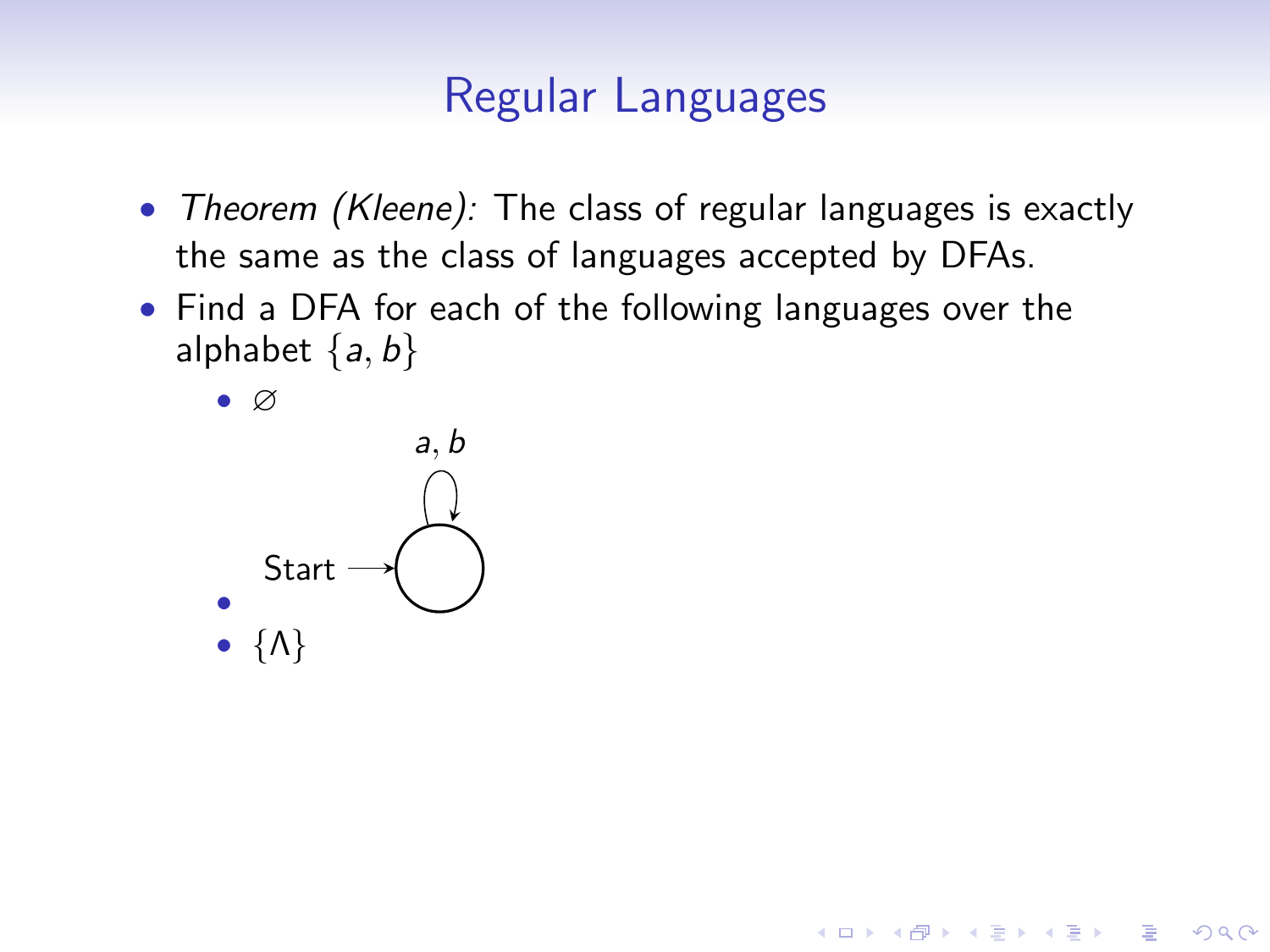## Regular Languages

• Theorem (Kleene): The class of regular languages is exactly the same as the class of languages accepted by DFAs.

**KORK STRAIN A BAR SHOP** 

- Find a DFA for each of the following languages over the alphabet  $\{a, b\}$ 
	- ∅ • **Start** a, b • {Λ} • Start a, b a, b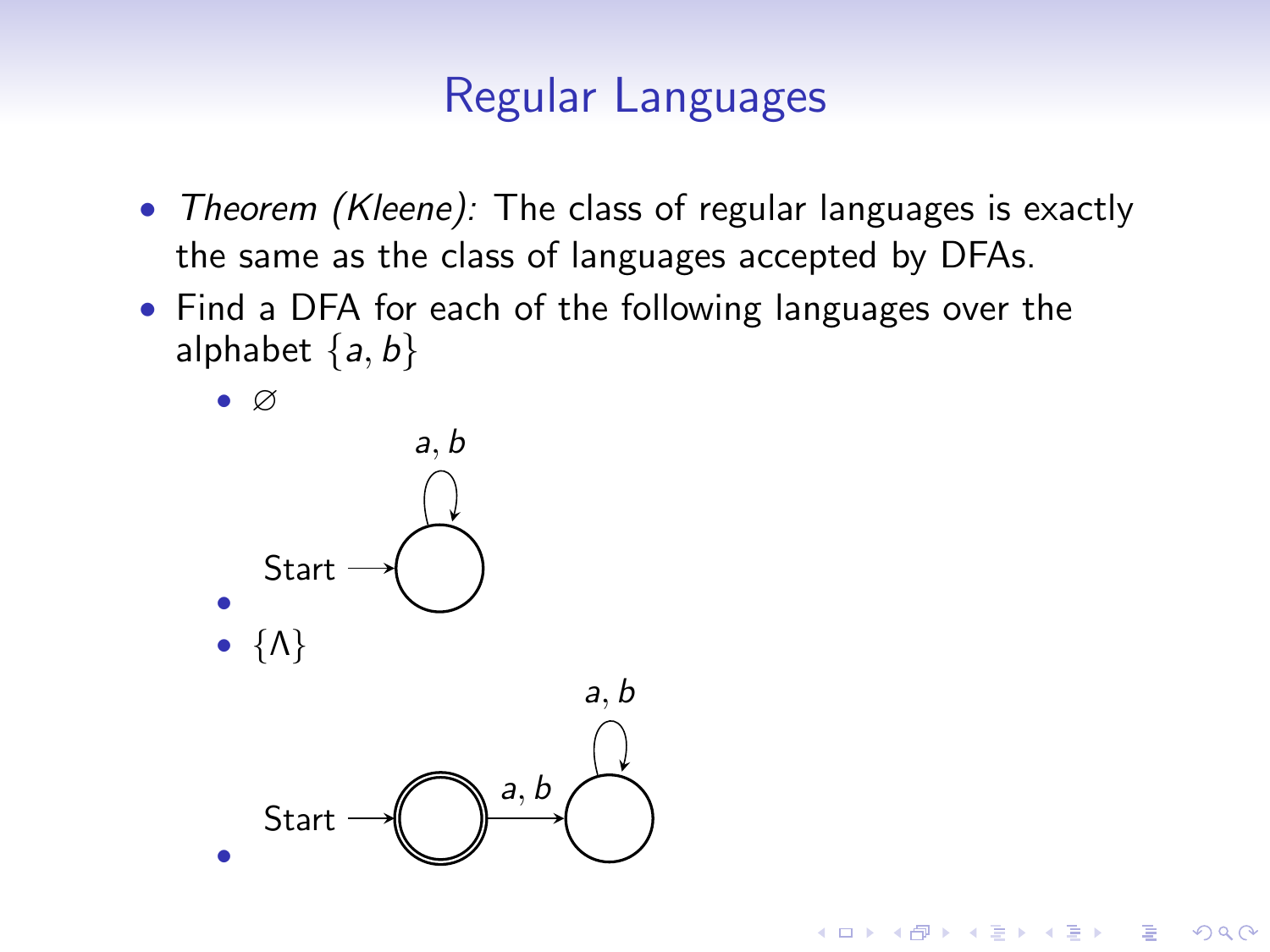#### Another example

K ロ K K (P) K (E) K (E) X (E) X (P) K (P)

Find a DFA for the language  $\{(ab)^n | n \in \mathbb{N}\}\$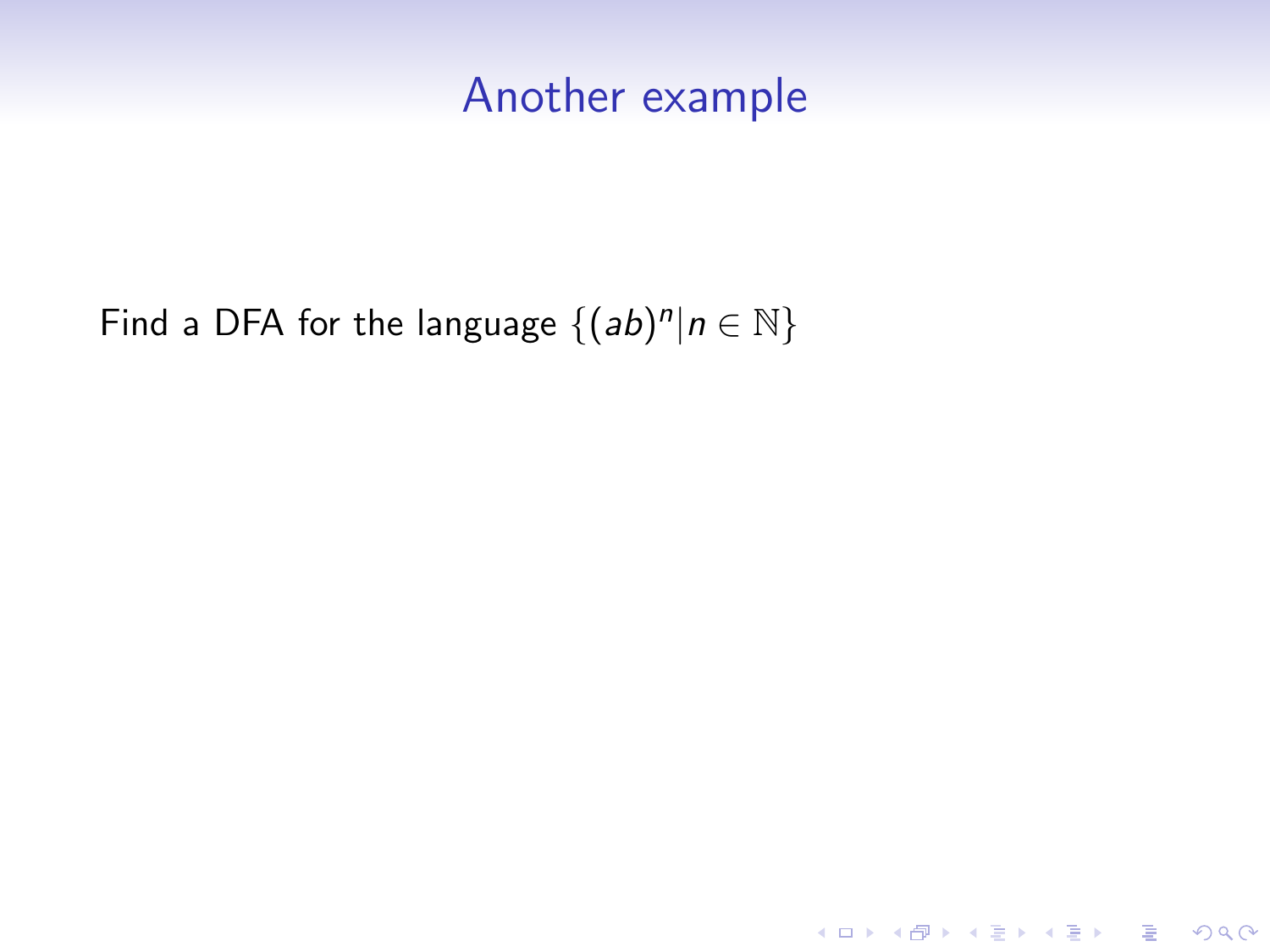#### Another example

K ロ X K 個 X K 결 X K 결 X ( 결 )

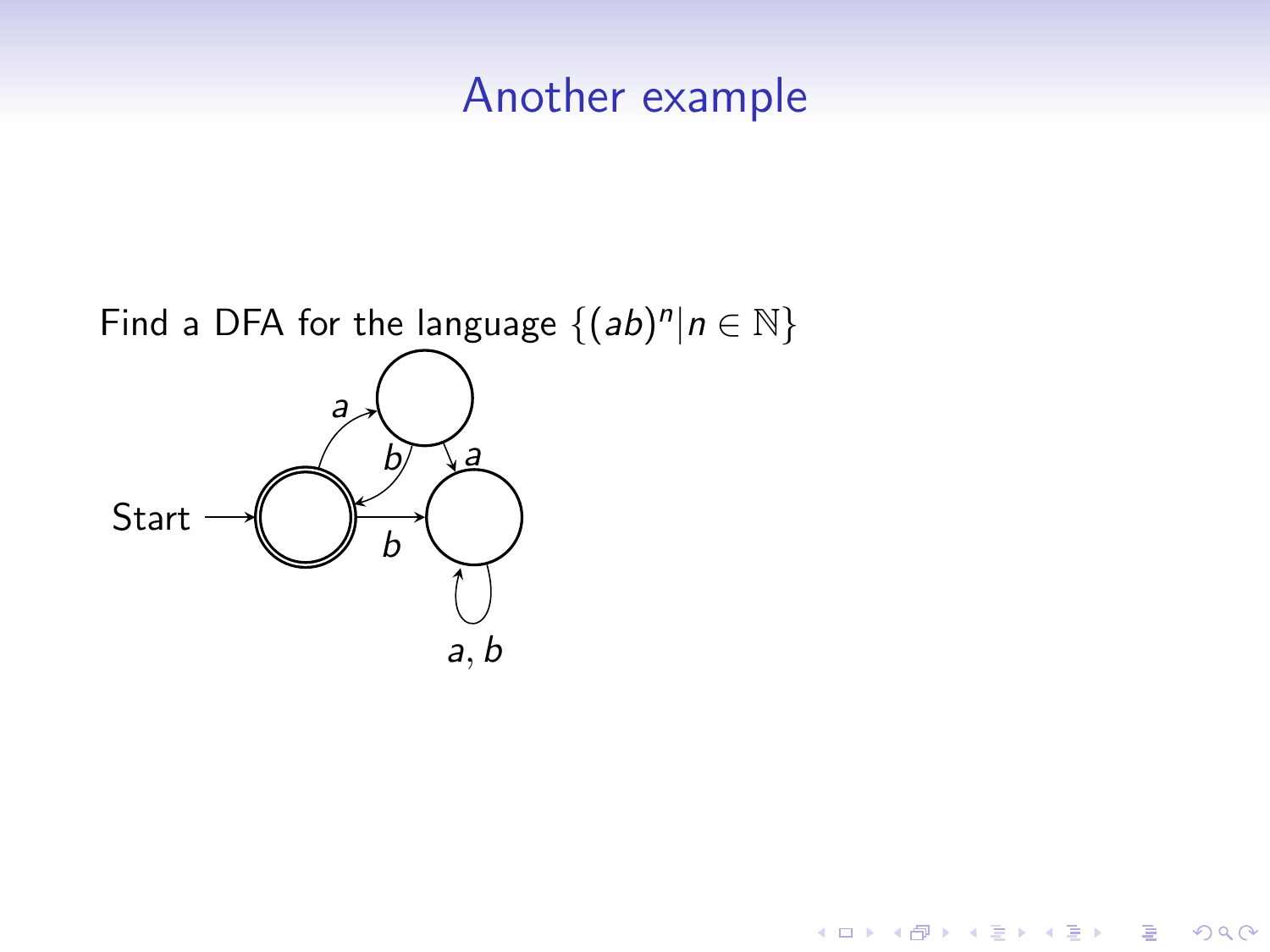# Finding DFAs

K ロ ▶ K @ ▶ K 할 ▶ K 할 ▶ | 할 | ⊙Q @

Find a DFA for the language  $a + aa^*b$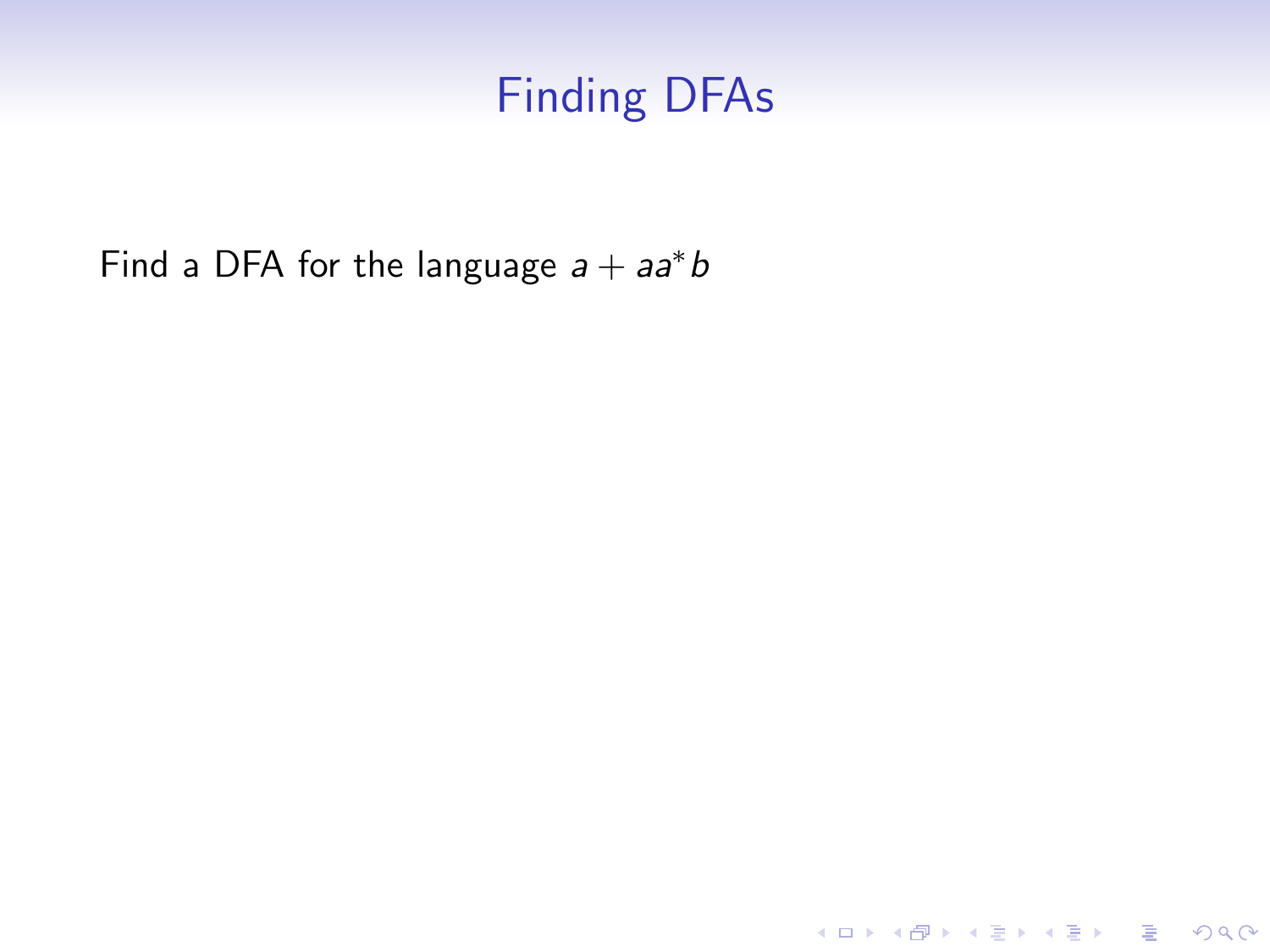# Finding DFAs

イロン イ部ン イ君ン イ君ンシ

重

 $2990$ 

Find a DFA for the language  $a + aa^*b$ 

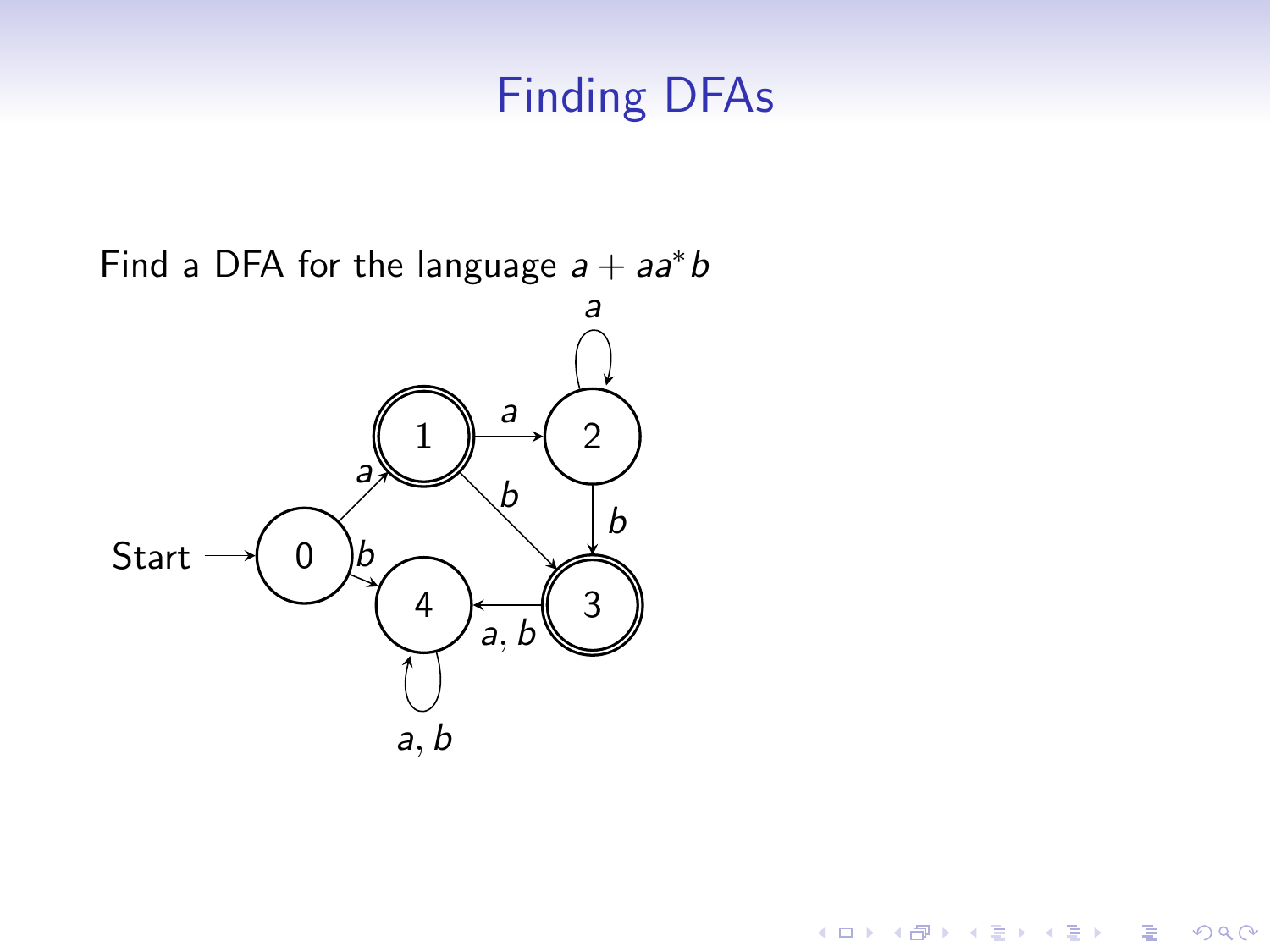#### Table Representation of a DFA

A DFA over A can be represented by a transition function  $T$  : States  $\times A \rightarrow$  States, where  $T(i, a)$  is the state reached from state  $i$  along the edge labeled  $a$ , and we mark the start and final states. For example, we show a DFA and its transition table.



|       | a | h |
|-------|---|---|
| start |   |   |
| final |   |   |
|       |   |   |
|       |   |   |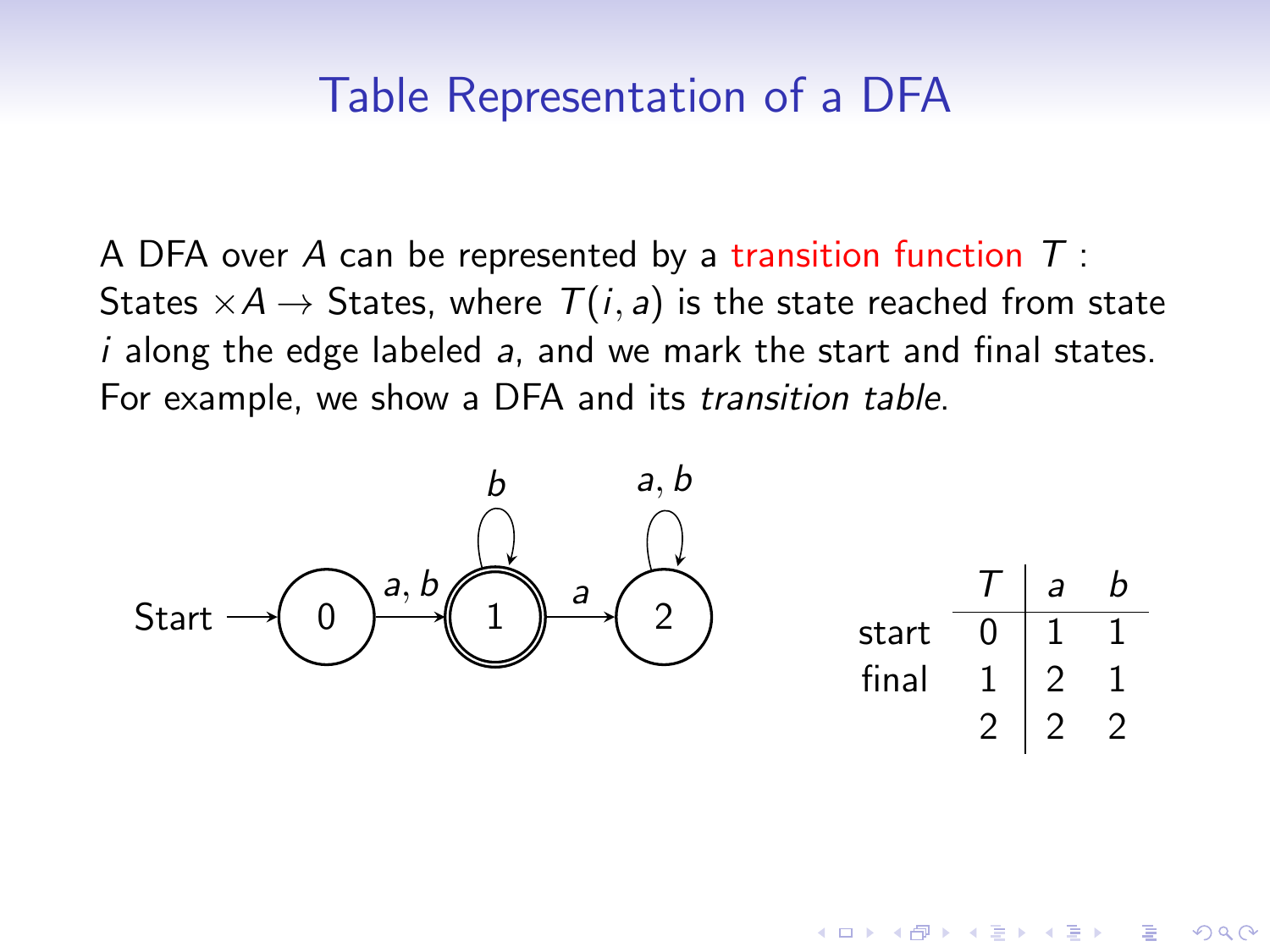# Original Example

Back to the problem of describing input strings over  $\{a, b\}$  that contain exactly one substring bb. These strings can be described by the regular expression  $(a + ba)^*bb(a + ab)^*$ . Here is a DFA:

 $4$  ロ )  $4$   $\overline{r}$  )  $4$   $\overline{z}$  )  $4$   $\overline{z}$  )

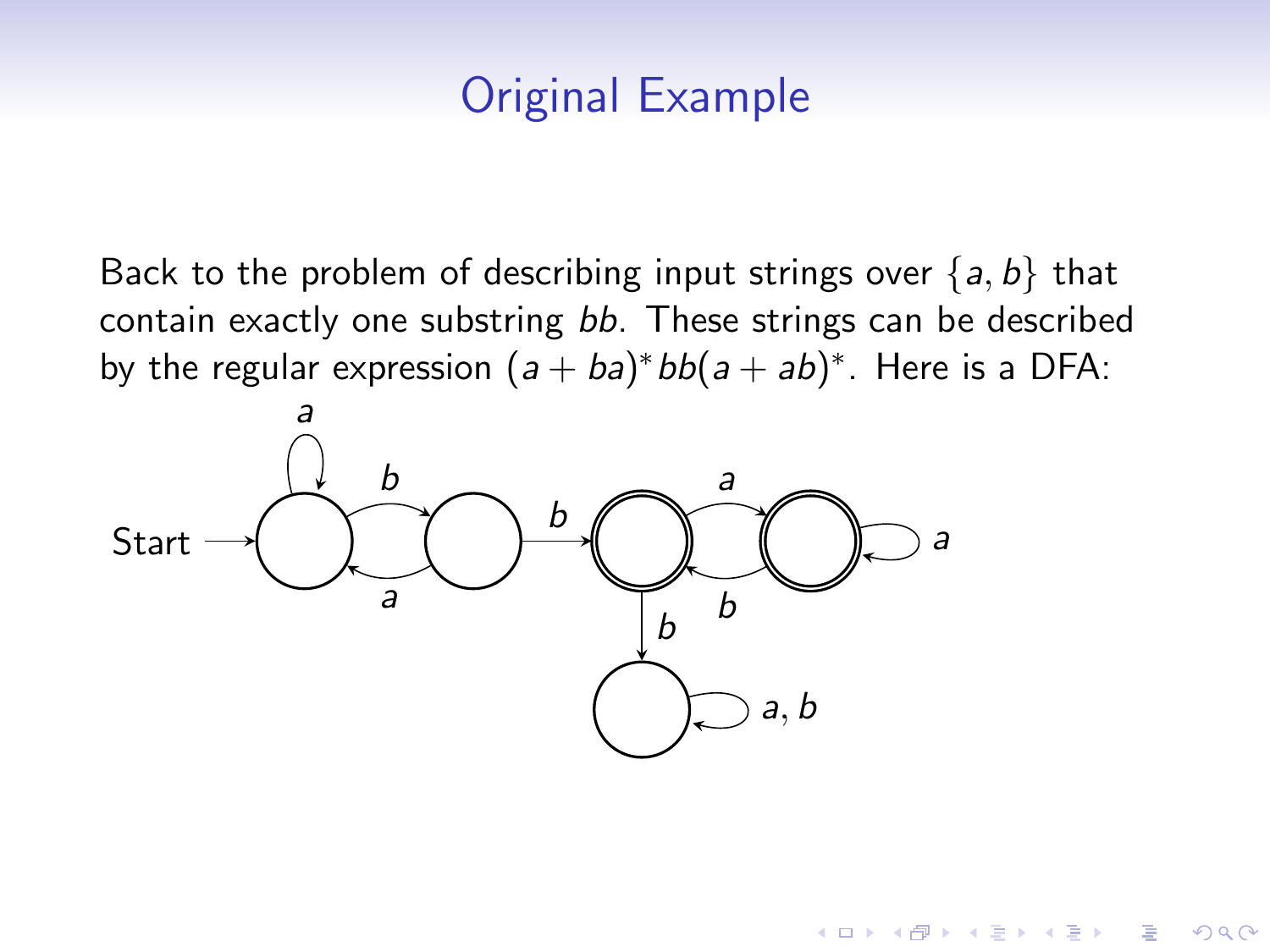#### Nondeterministic Finite Automata

- A nondeterministic finite automaton (NFA) over an alphabet A is similar to a DFA, except that Λ-edges are allowed, there is no requirement to emit edges from a state, and multiple edges with the same letter can be emitted from a state.
- Example: The following NFA recognizes the language of  $a + aa^*b + a^*b$



**KORK ERKER ADE YOUR**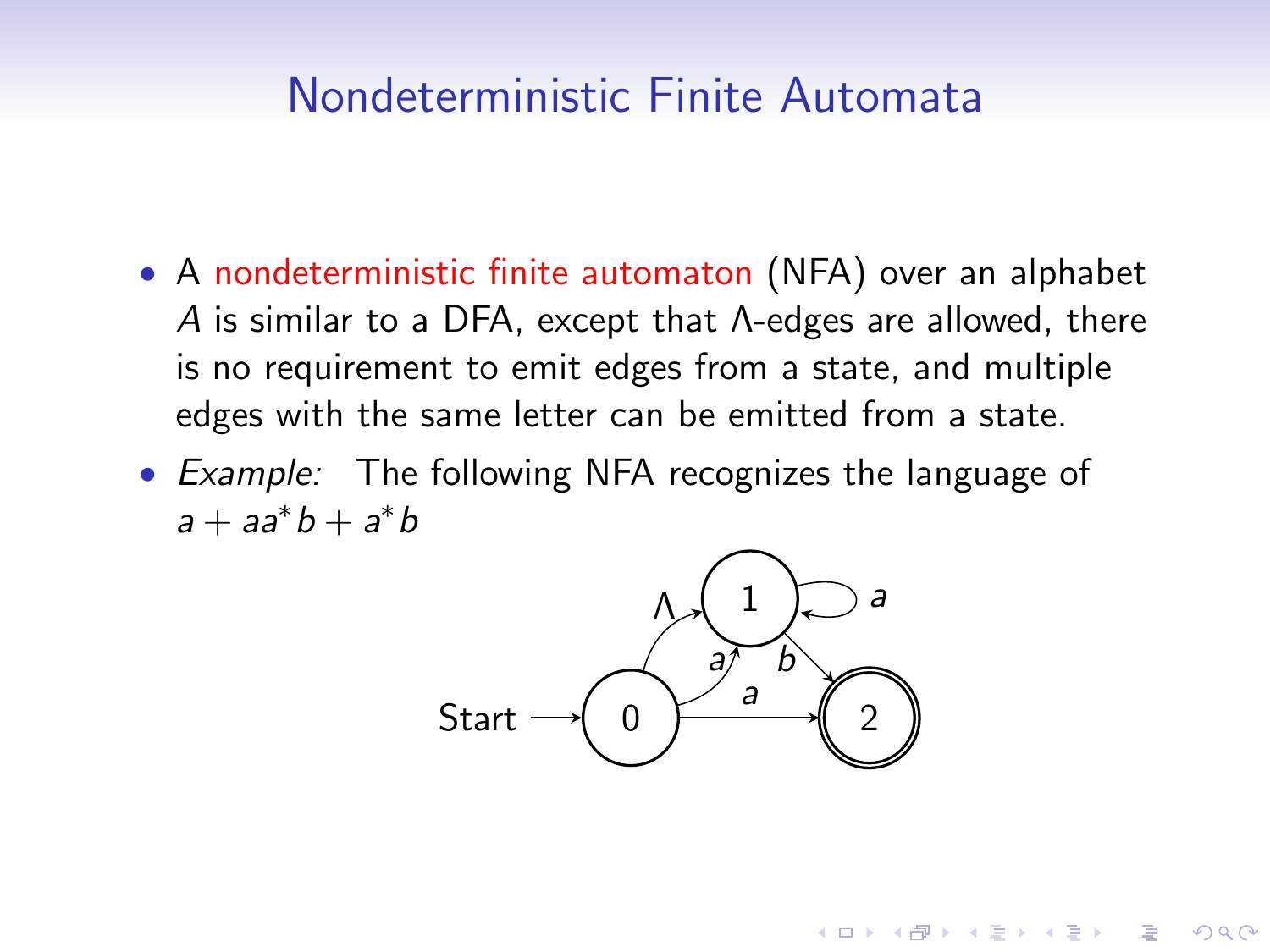#### Table representation of NFA

An NFA over A can be represented by a function  $T:$  States  $\times A \cup \{\Lambda\} \rightarrow$  power(States), where  $\mathcal{T}(i, a)$  is the set of states reached from state i along the edge labeled a, and we mark the start and final states. Here is the table for the preceding NFA:

| start |         |             |             |             |
|-------|---------|-------------|-------------|-------------|
| $T$   | $a$     | $b$         | $\Lambda$   |             |
| 1     | $\{1\}$ | $\{2\}$     | $\emptyset$ |             |
| final | 2       | $\emptyset$ | $\emptyset$ | $\emptyset$ |

**KORK ERKER ADE YOUR**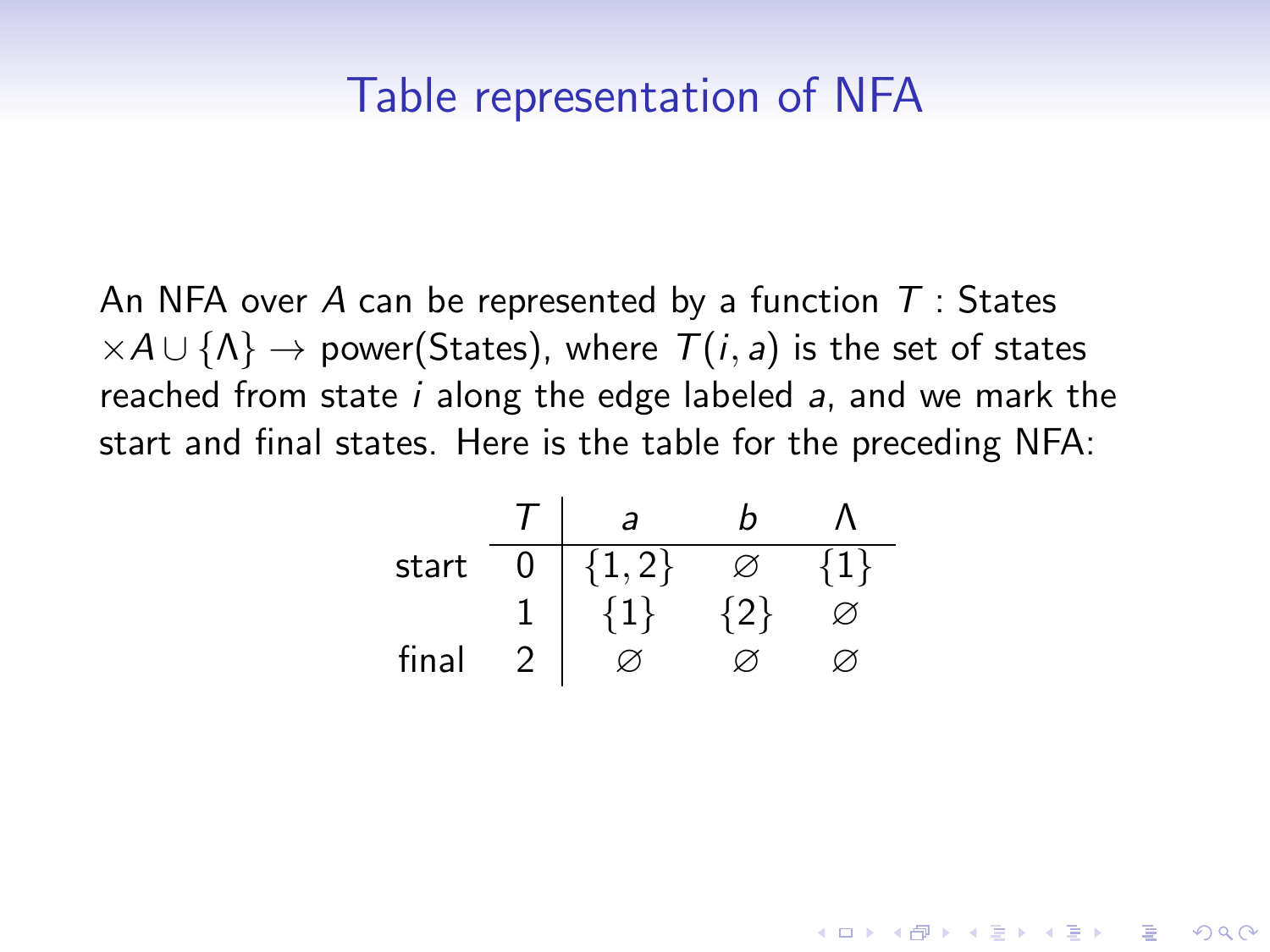# Theorem: (Rabin and Scott)

- The class of regular languages is exactly the same as the class of languages accepted by NFAs.
- Find an NFA for the language ∅:



• Find an NFA for the language  $\{\Lambda\}$ :

$$
\mathsf{Start} \rightarrow \bigcirc
$$

K ロ ▶ K @ ▶ K 할 ▶ K 할 ▶ 이 할 → 9 Q @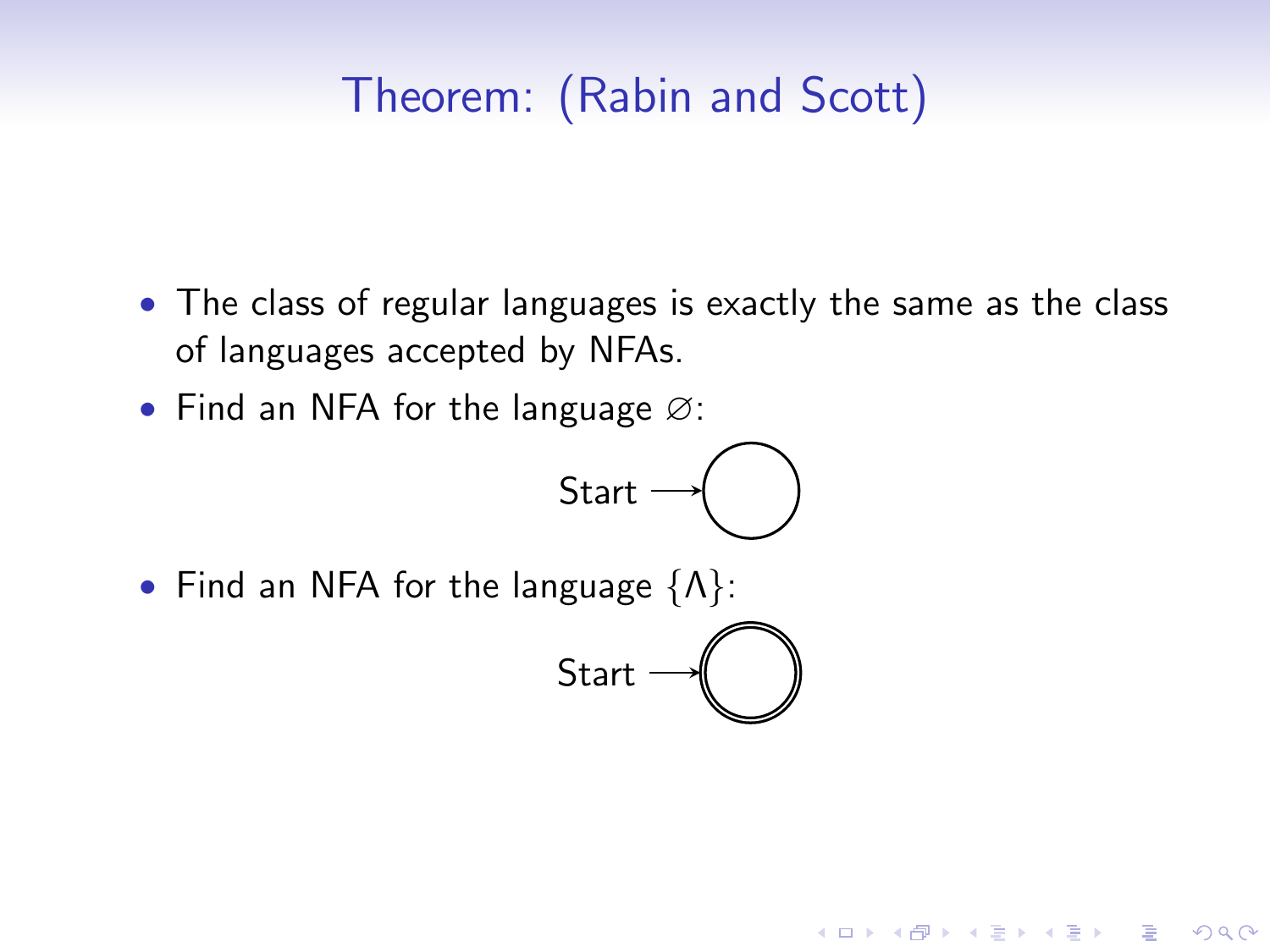## **Continued**

• Find an NFA for the language  $\{(ab)^n | n \in \mathbb{N}\}$ :



K ロ X イロ X K ミ X K ミ X ミ X Y Q Q Q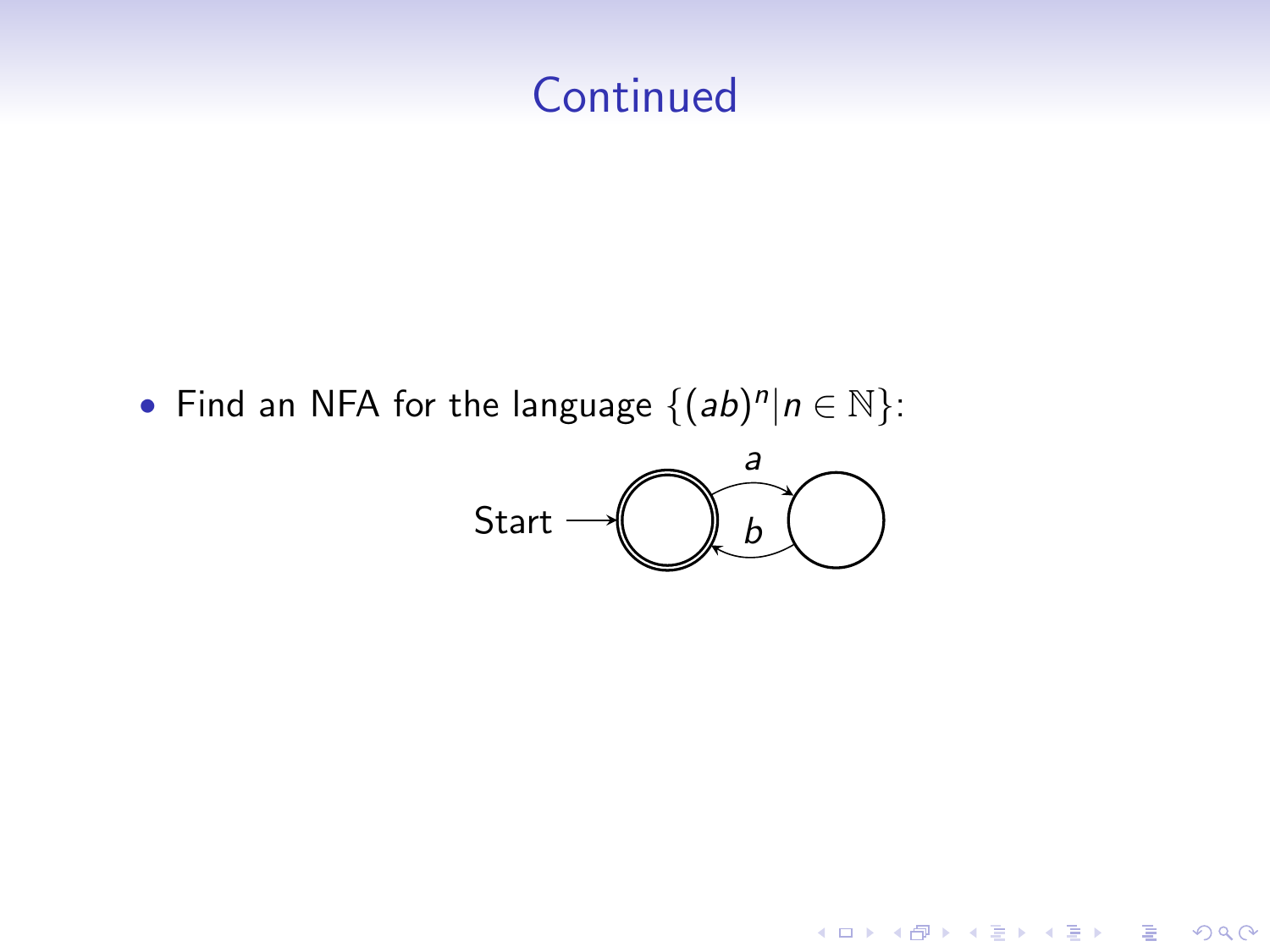## Original Problem yet again

Back to the problem of describing input strings over  $\{a, b\}$  that contain exactly on string bb. We observed that the strings could be described by the regular expression  $(a + ba)^*bb(a + ab)^*$ . Find an NFA to recognize the language:

**KORK ERKER ADE YOUR**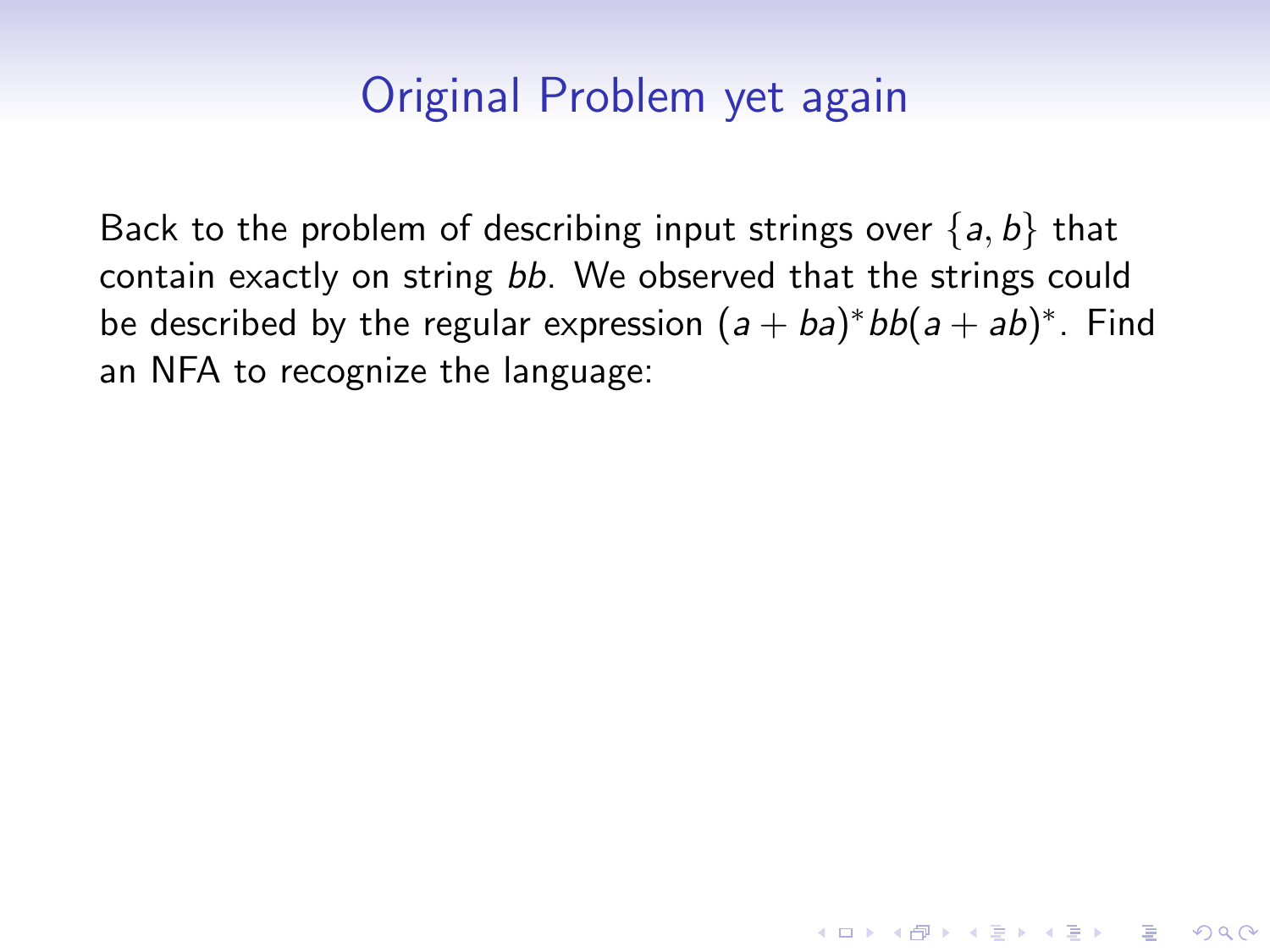### Original Problem yet again

Back to the problem of describing input strings over  $\{a, b\}$  that contain exactly on string bb. We observed that the strings could be described by the regular expression  $(a + ba)^*bb(a + ab)^*$ . Find an NFA to recognize the language:



E LIZER KENNED K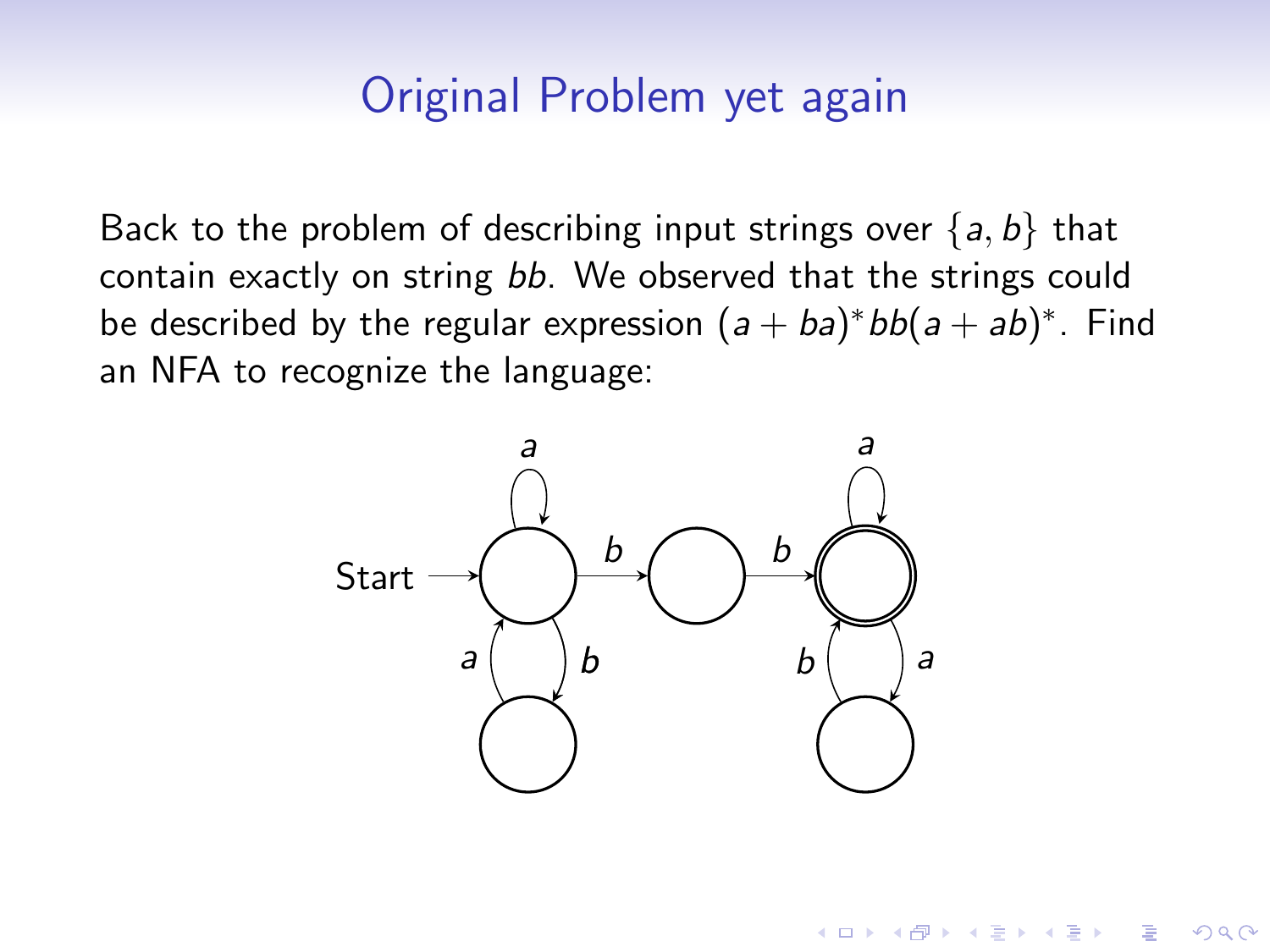#### Regular Expression to Finite Automaton

How to transform any regular expression into a finite automaton:

• Start by placing the regular expression on the edge between a start and final state:



**KORK ERKER ADE YOUR**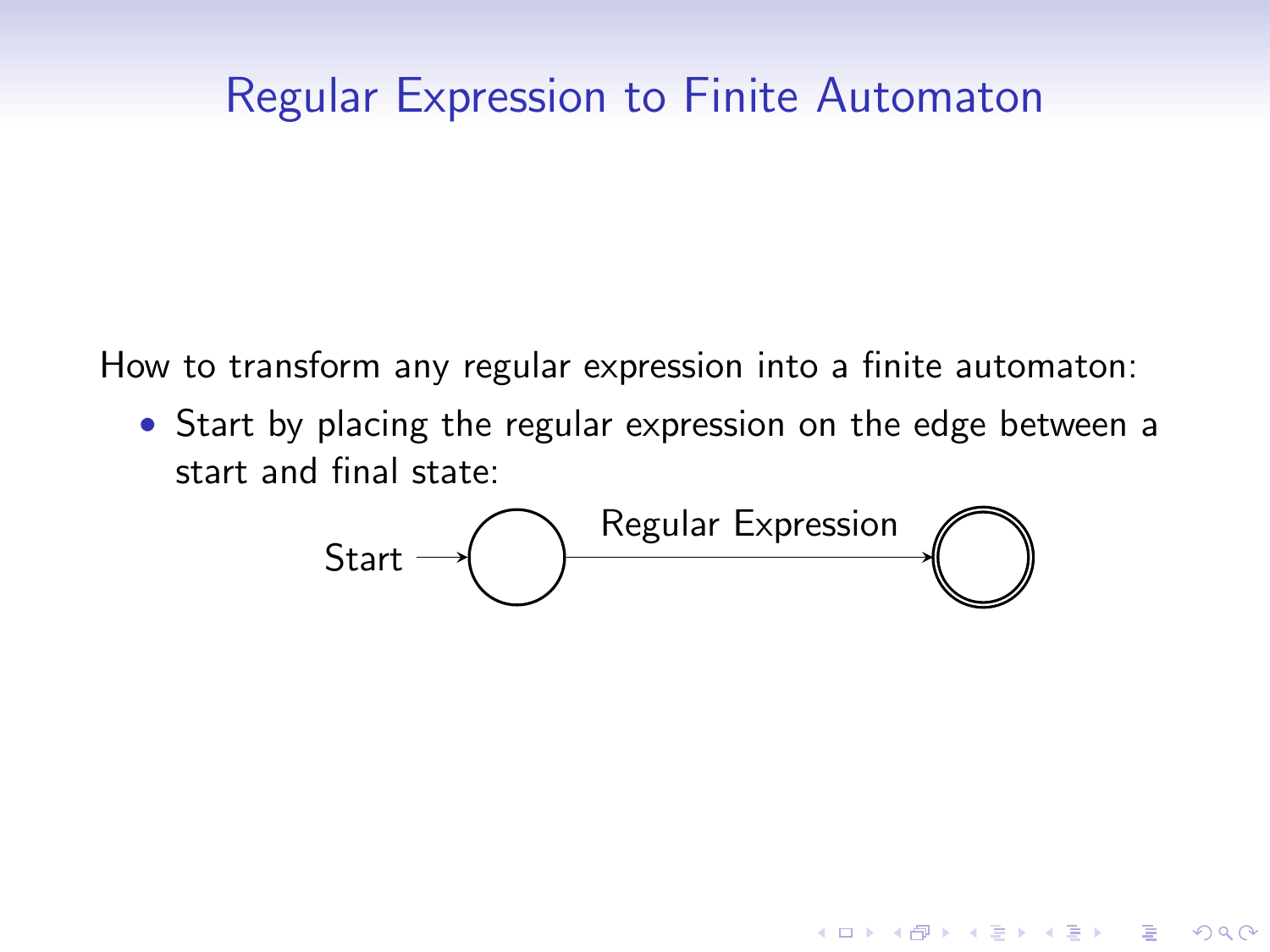# Reg Exp to FA continued

Apply the follow rules to obtain a finite automaton after erasing any ∅-edges.



**KORK STRAIN A BAR SHOP**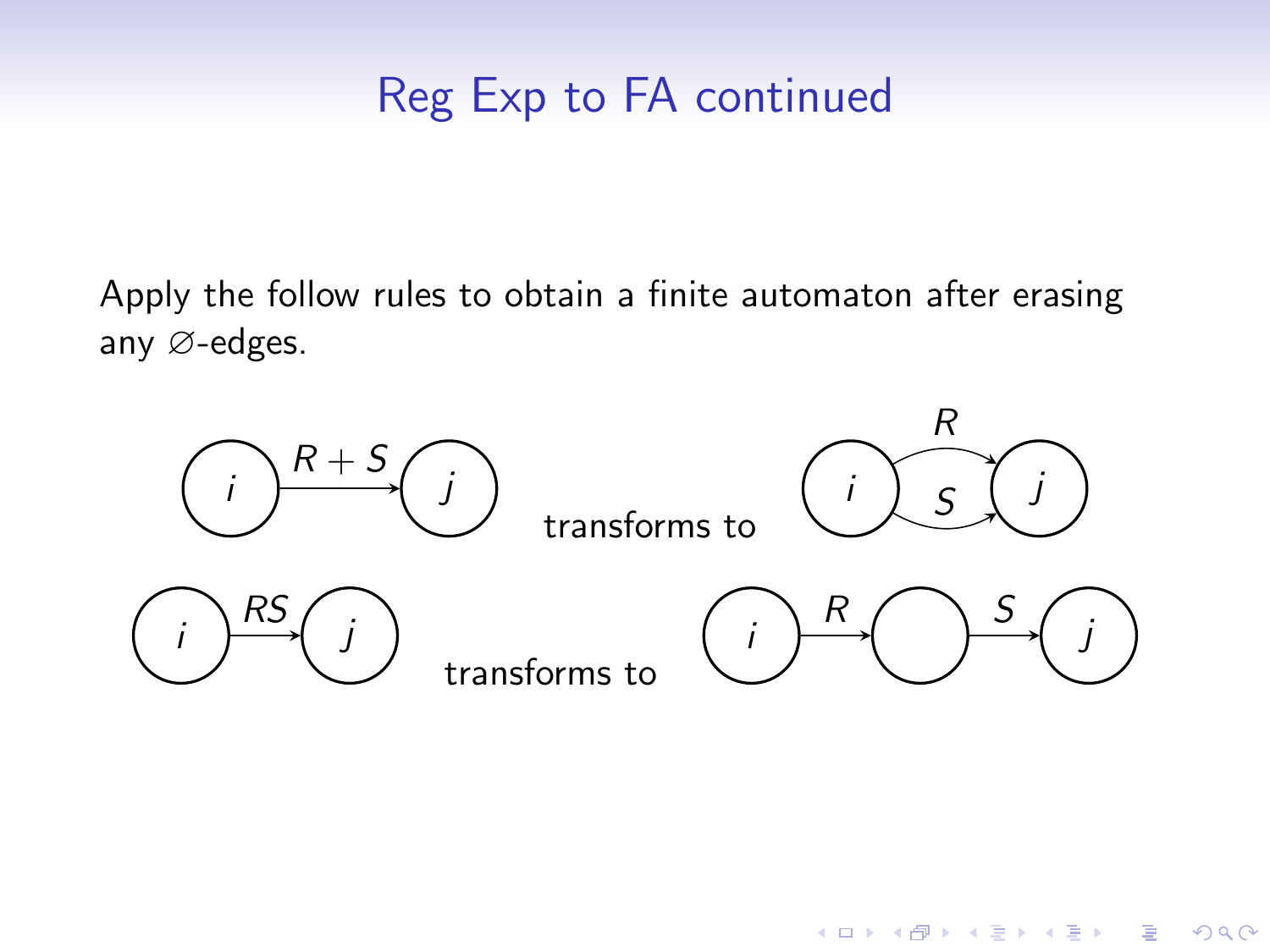# Reg Exp to FA continued



K ロ ▶ K @ ▶ K 할 > K 할 > 1 할 > 1 이익어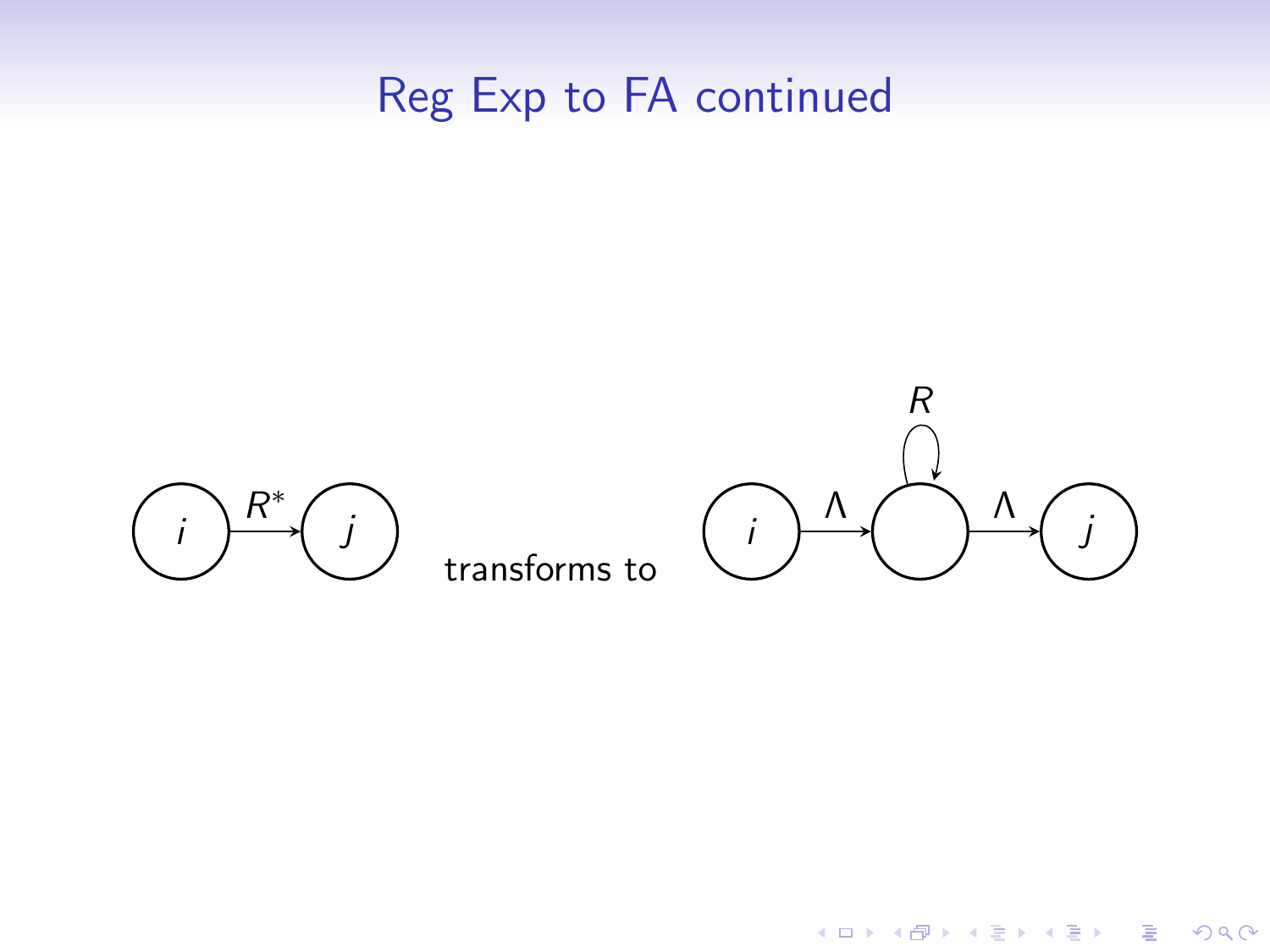#### Example

Use the algorithm to construct an FA for  $(ab)^* + ba$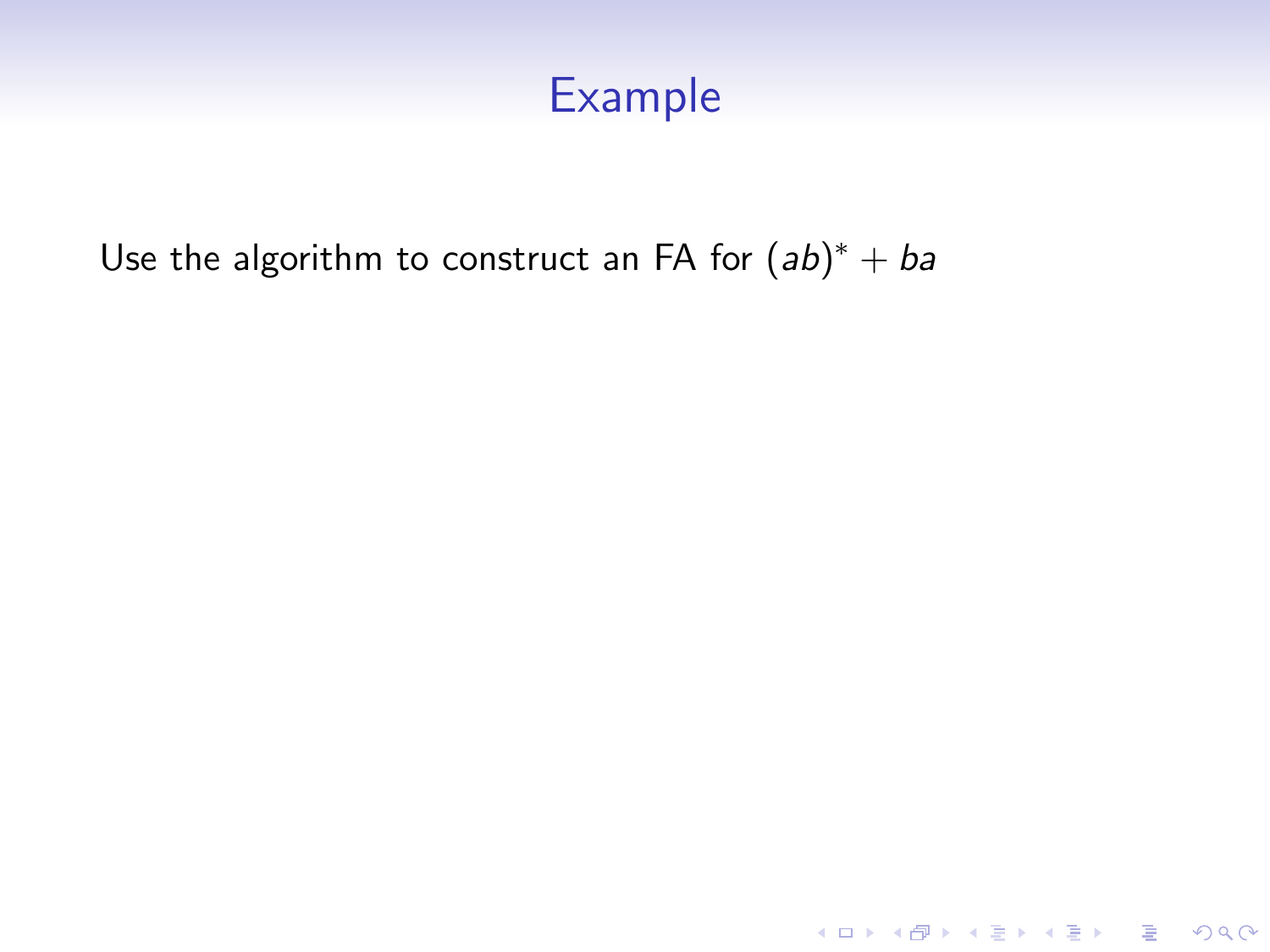#### Example

Use the algorithm to construct an FA for  $(ab)^* + ba$ 



K ロ X K 個 X K 결 X K 결 X ( 결 )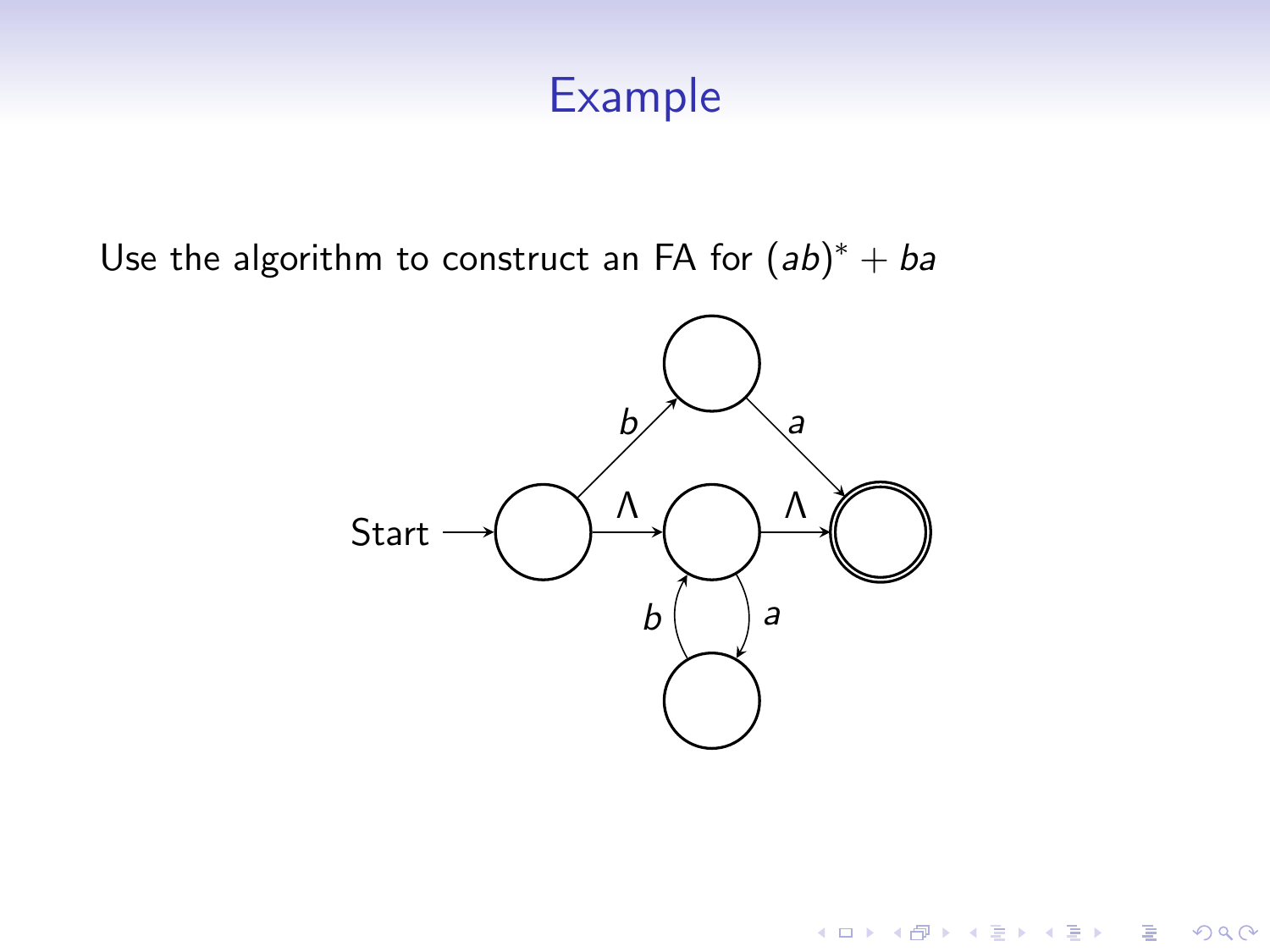## Transform an FA into a Reg Exp

Algorithm: Connect a new start state s to the start state of the FA and connect each final state of the FA to a new final state  $f$  as shown:

$$
\bigcirc \wedge \wedge \bigcirc \wedge \wedge \wedge \bigcirc
$$

K ロ ▶ K @ ▶ K 할 > K 할 > 1 할 > 1 이익어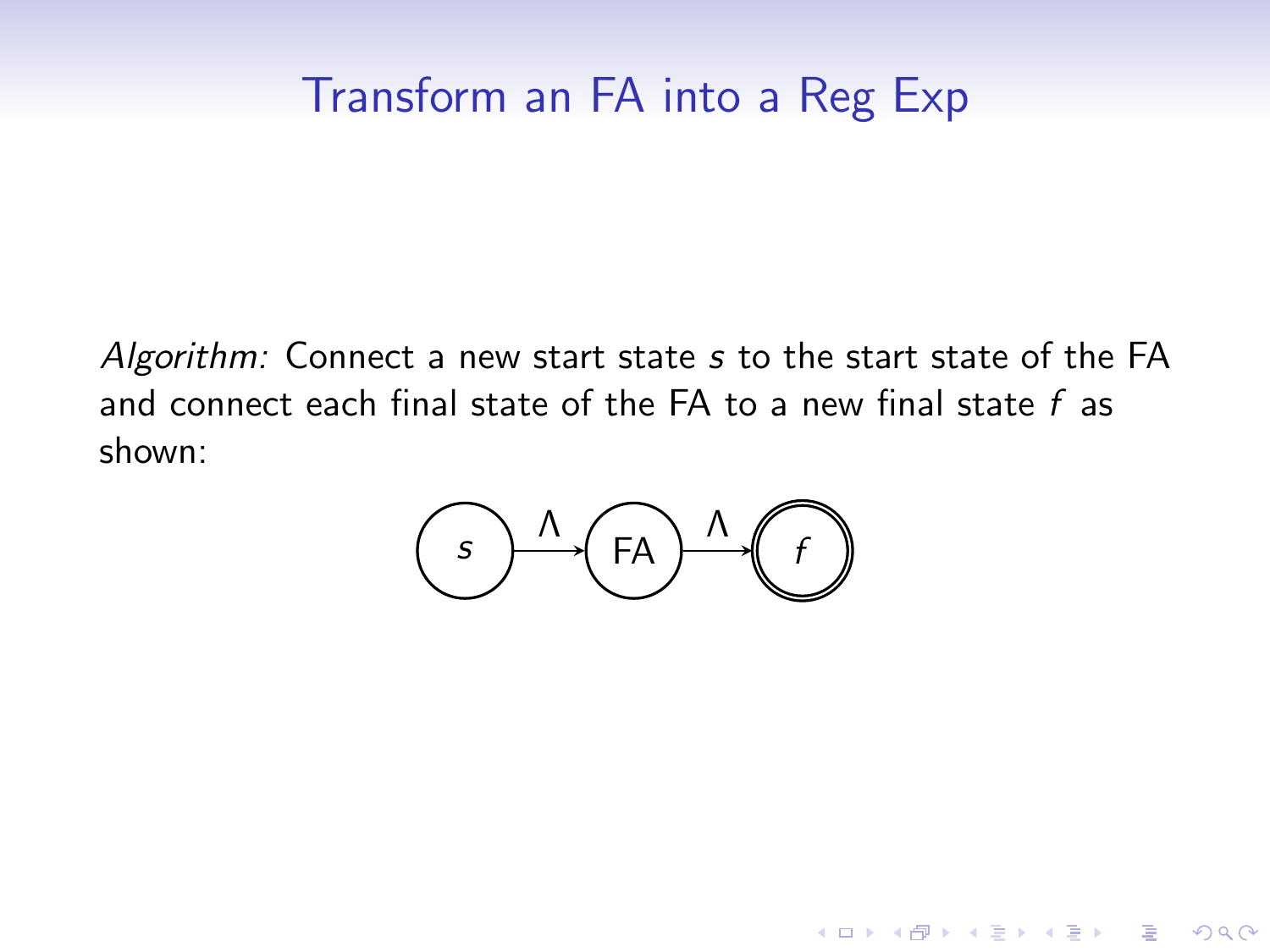# **Continued**

- Then, if needed, combine all multiple edges between the same two nodes into one edge with label the sum of the labels on the multiple edges. If there are no edges between two states, assume there is ∅-edge.
- Now eliminate each state  $k$  of the FA by constructing a new edge  $(i, j)$  for each pair of edges  $(i, k)$  and  $(k, j)$  where  $i \neq k$ and  $j \neq k$ . The new label new(i, j) is defined in terms of the old labels by the formula:

**KORKAR KERKER EL VOLO** 

• new $(i, j) =$ old $(i, j) +$ old $(i, k)$ old $(k, k)$ \*old $(k, j)$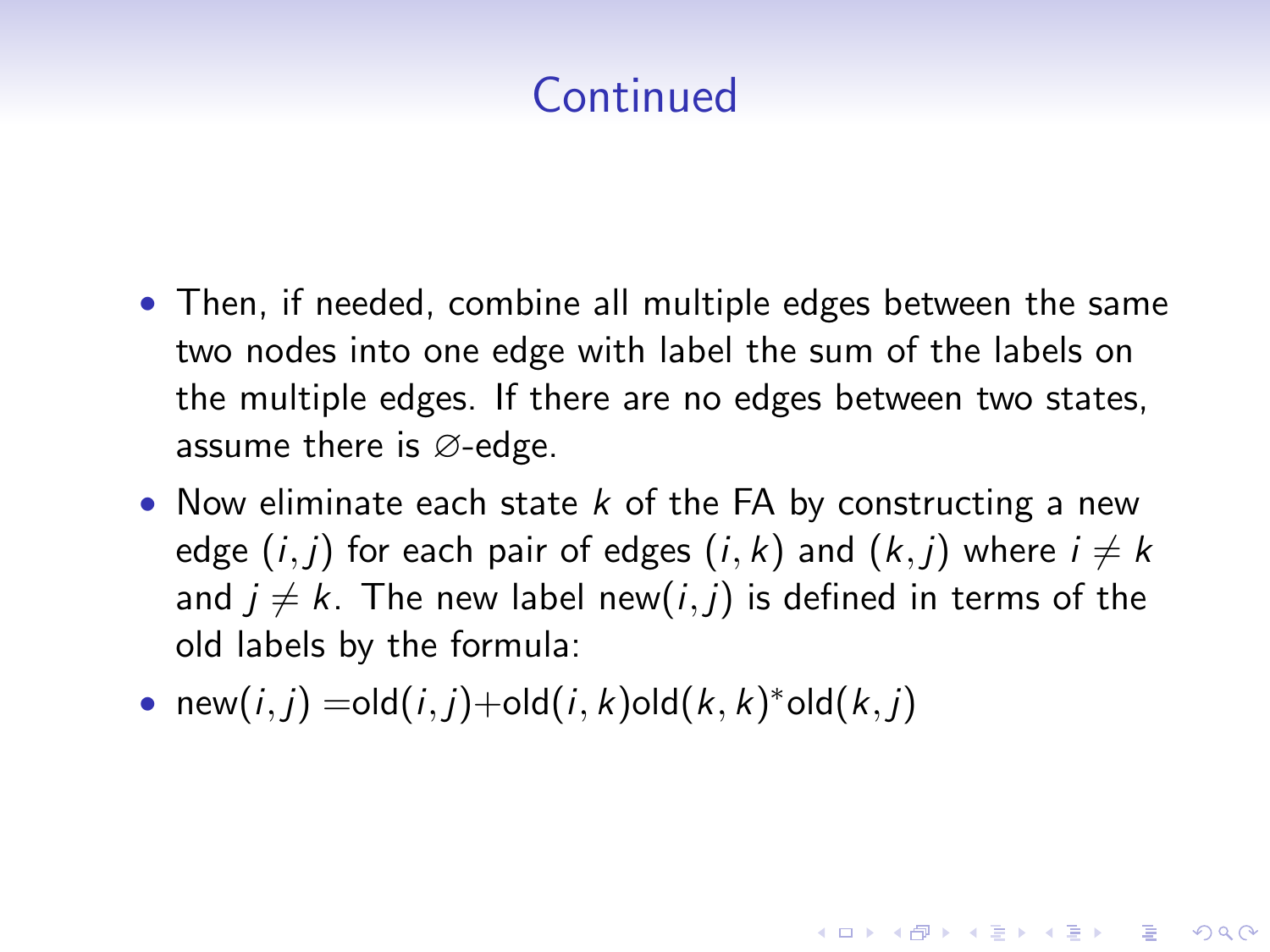# Example



becomes



K ロ X イロ X K ミ X K ミ X ミ X Y Q Q Q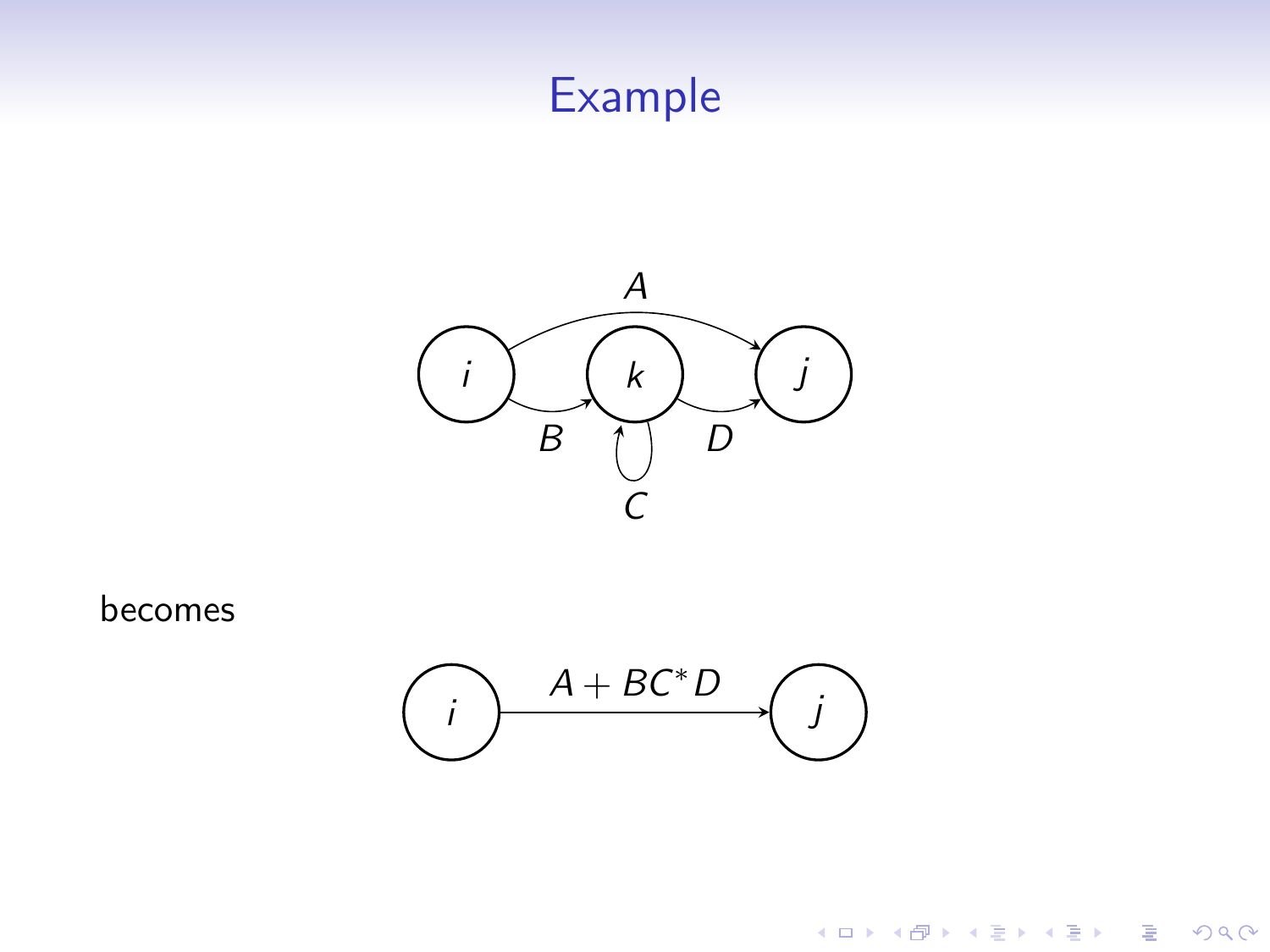### Complete Example

Use the algorithm to transform the following NFA into a regular expression. We will do this twice, changing the order that we eliminate the states.



First connect the NFA to a new start state s and new final state  $f$ :



 $4$  ロ )  $4$   $\overline{r}$  )  $4$   $\overline{z}$  )  $4$   $\overline{z}$  )

 $QQ$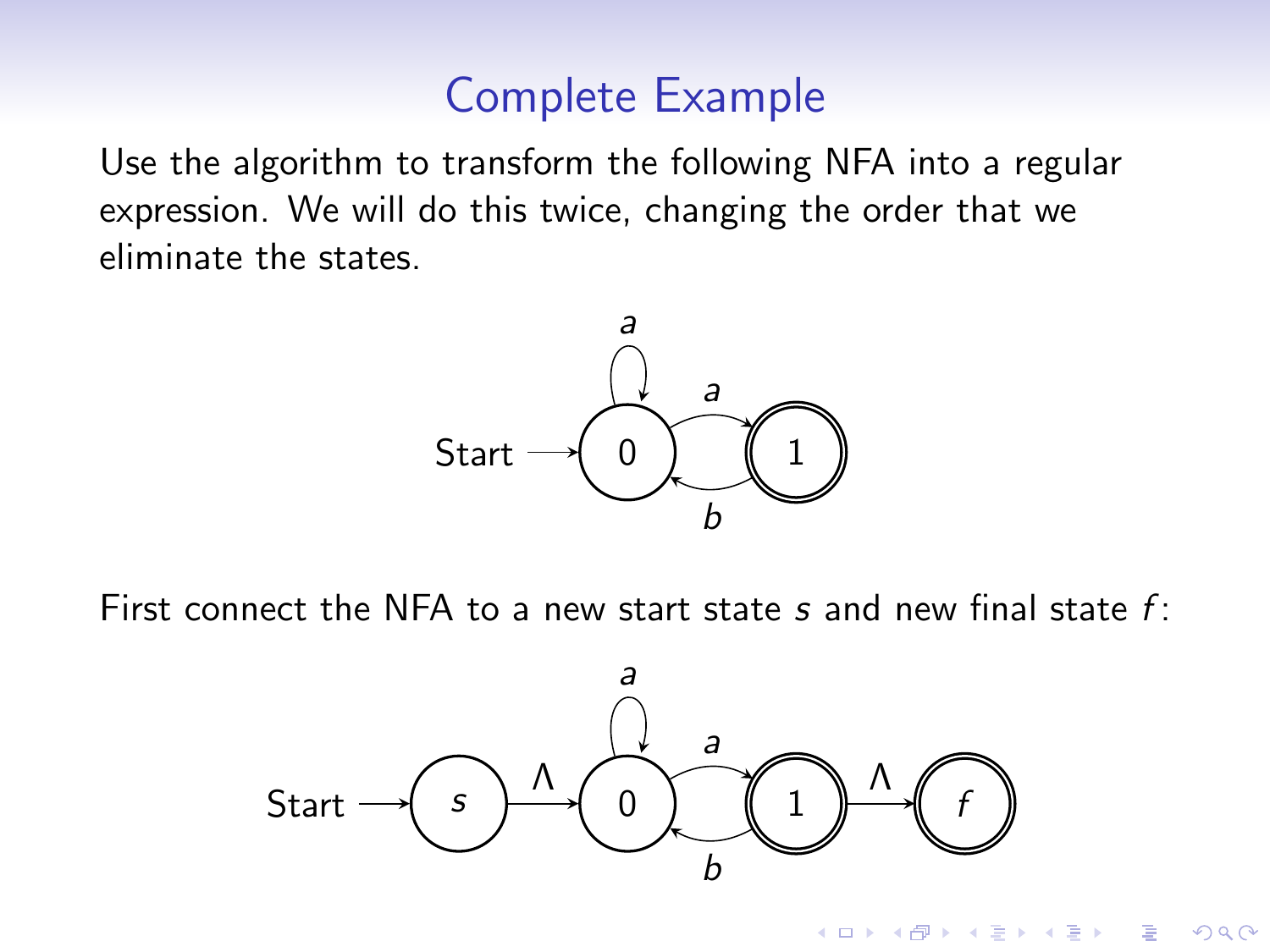#### First Solution

Eliminate state 0 to obtain:

- new $(s, 1) = \varnothing + \Lambda a^* a = a^* a$
- new $(1,1) = \varnothing + ba^*a = ba^*a = ba^*a$



Eliminate state 1 to obtain:

• new(s, f) =  $\emptyset$  + a<sup>\*</sup> a(ba<sup>\*</sup> a)<sup>\*</sup> $\Lambda = a^*$  a(ba<sup>\*</sup> a)<sup>\*</sup>.



**KORK STRAIN A BAR SHOP**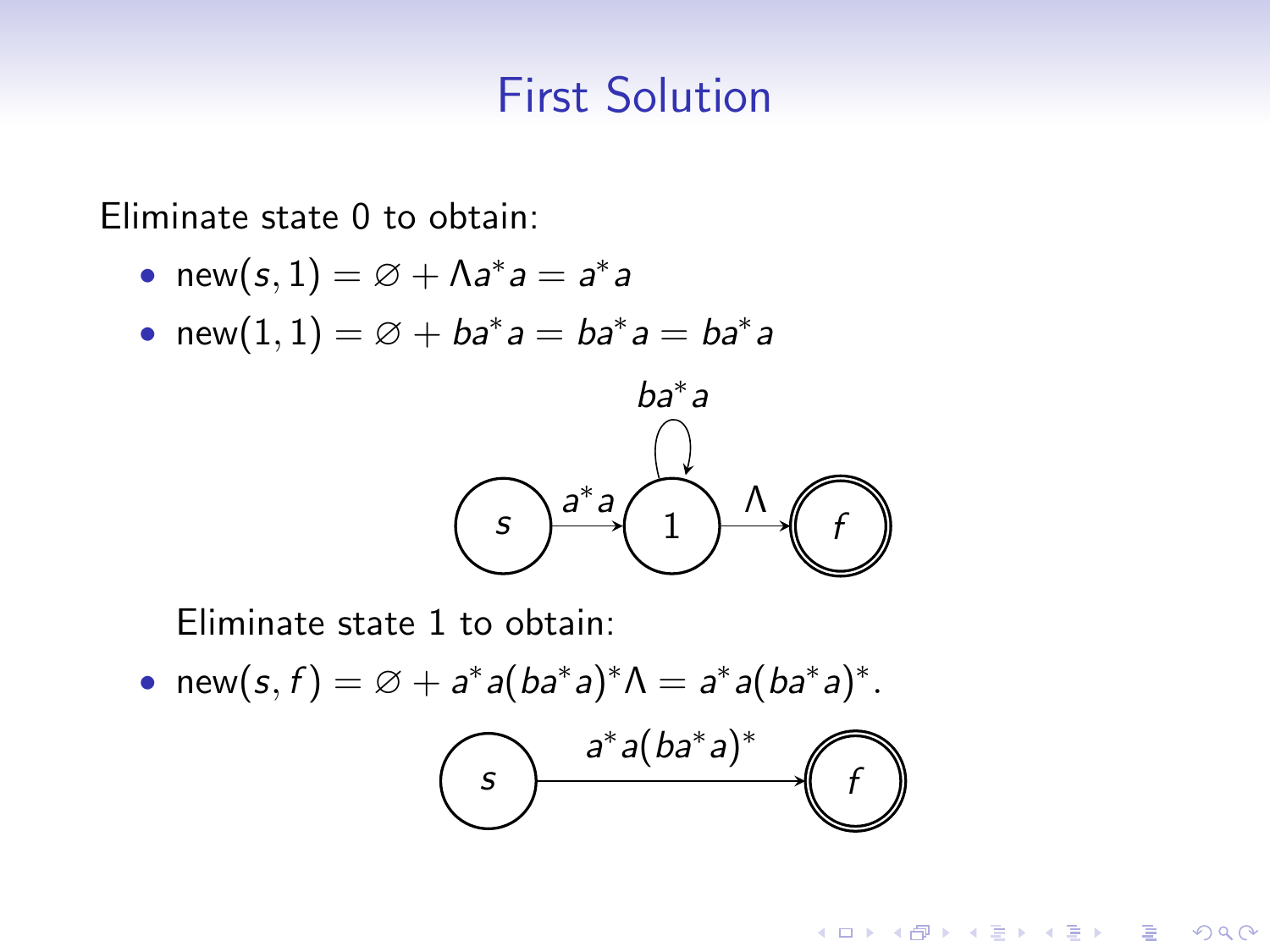### Second Solution

Eliminate state 1 to obtain:

- new $(0, f) = \varnothing + a\varnothing^* \Lambda = a$
- new $(0, 0) = a + a\varnothing^* b = a + ab$



Eliminate state 0 to obtain:

• new $(s, f) = \emptyset + \Lambda(a + ab)^* a = (a + ab)^* a$ 



**KORK STRAIN A BAR SHOP**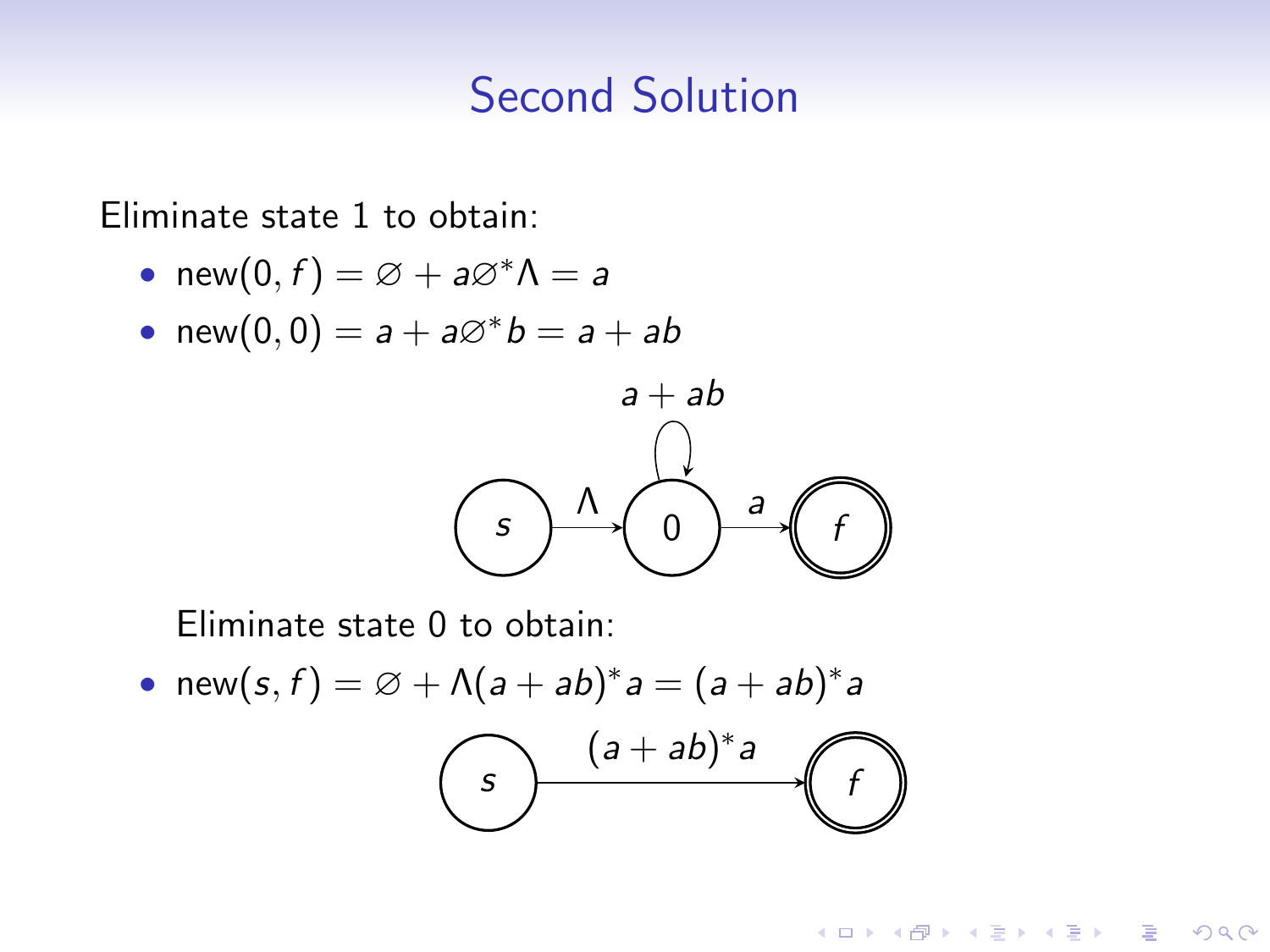# Automata with Output

There are two kinds:

• Mealy machine: Associate an output action with each transition between states.



• Moore machine: Associate an output action with each state.



**KORK ERKER ADE YOUR**